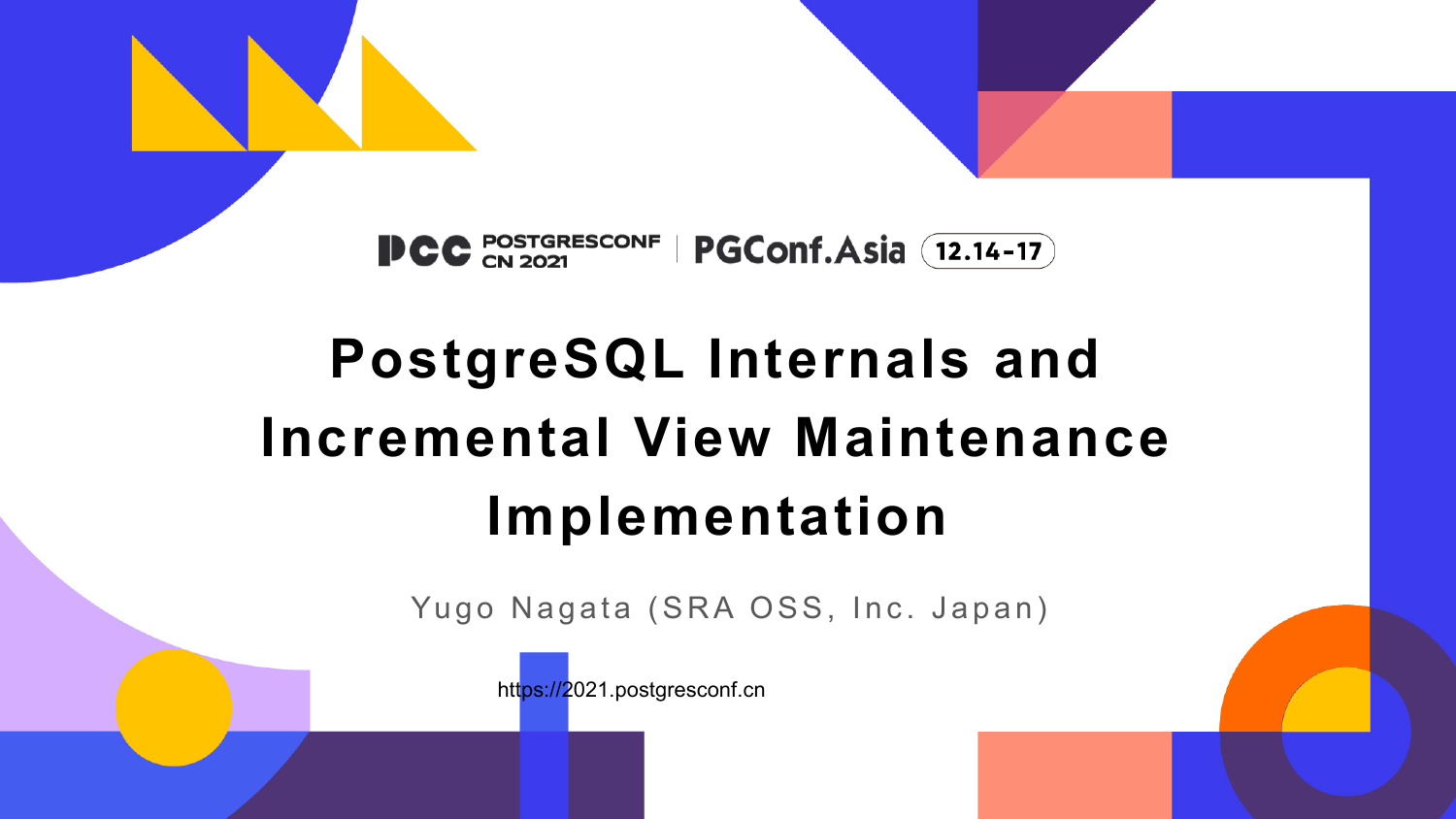# **About Me**

- Yugo Nagata
	- Software Engineer at SRA OSS, Inc. Japan
	- Research and Development on PostgreSQL
		- Incremental View Maintenance (IVM)
	- Lecture on PostgreSQL Internal

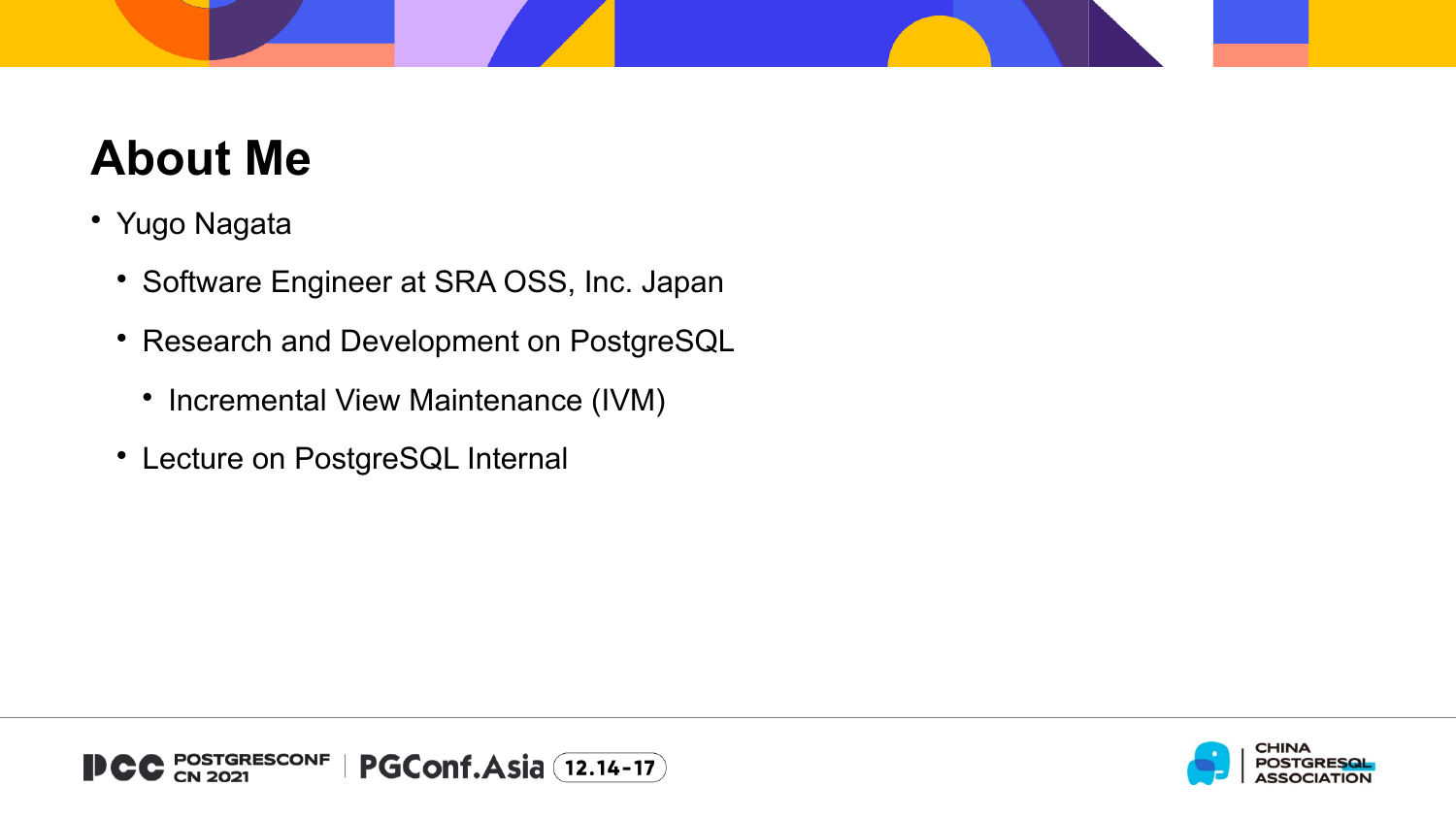

## **This Talk**

- PostgreSQL internals related to Incremental View Maintenance (IVM) implementation
	- Query and utility command processing related to materialized Views
	- Some components used in IVM implementation
- For those who are interested in PostgreSQL internals

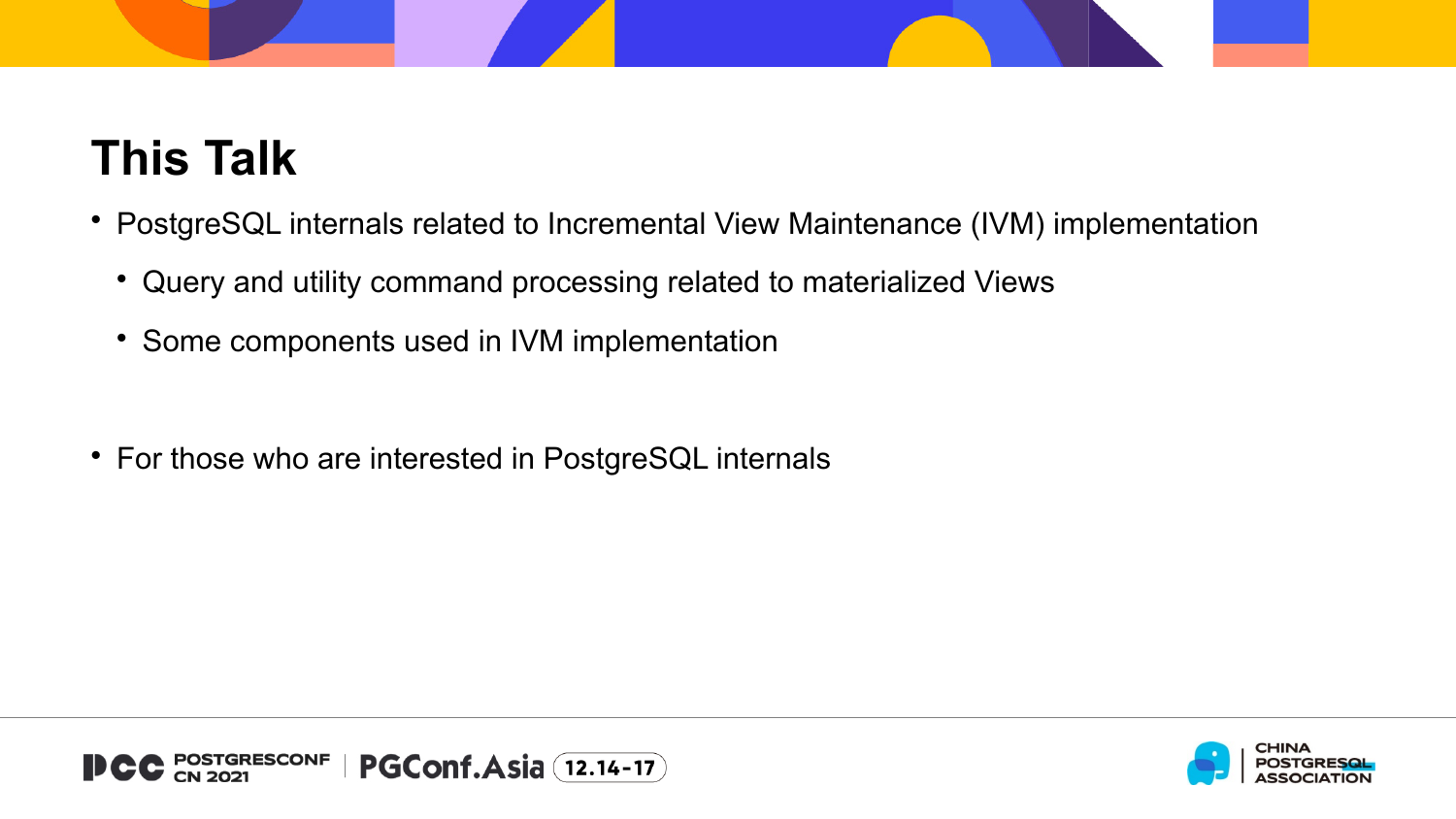



**1. What is Incremental View Maintenance?**



**2. Query Processing in PostgreSQL** 



**3. Utility Command and Materialized View**



**4. PostgreSQL Internal and Incremental View Maintenance Implementation**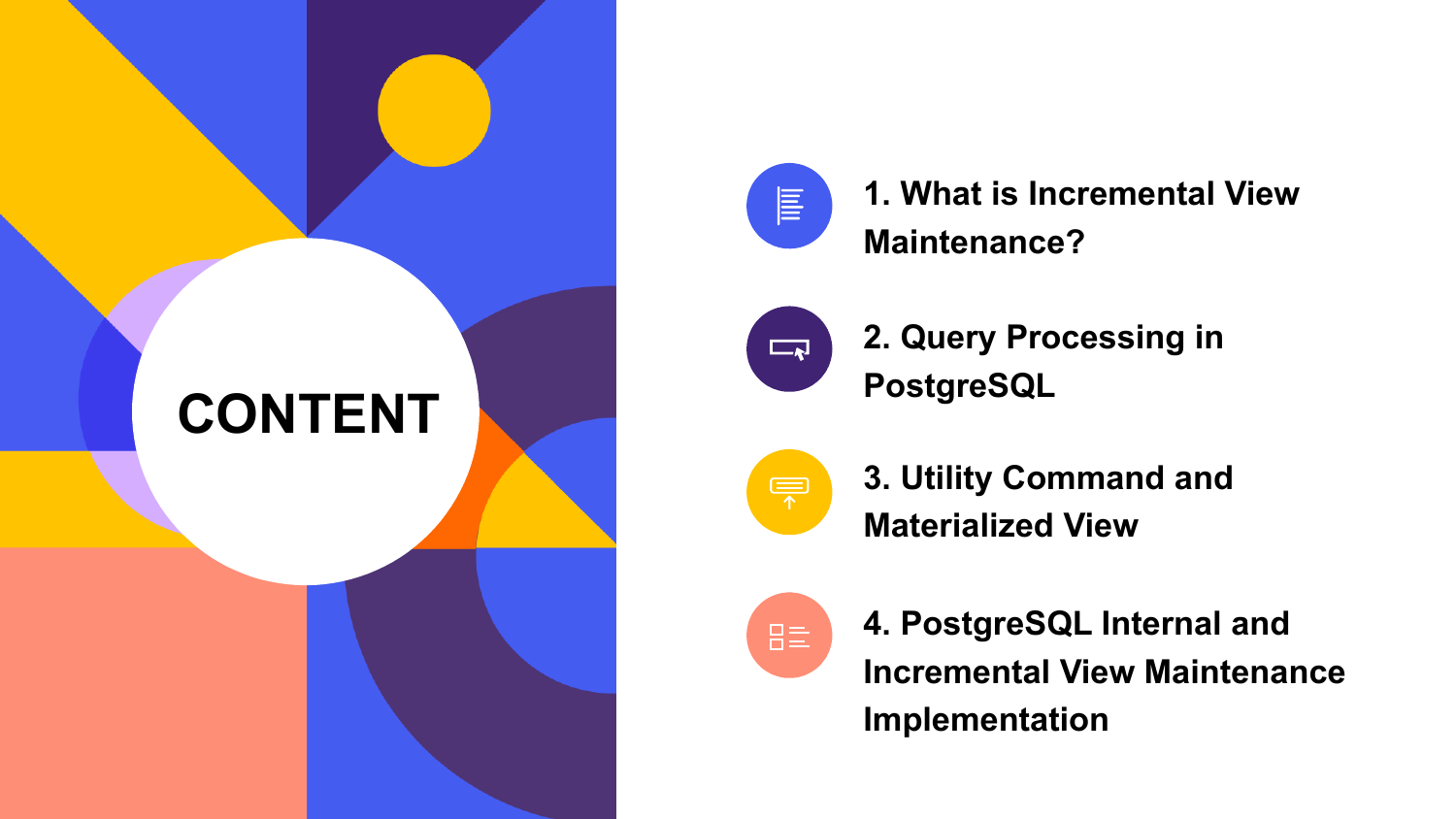

## **What is Incremental View Maintenance?**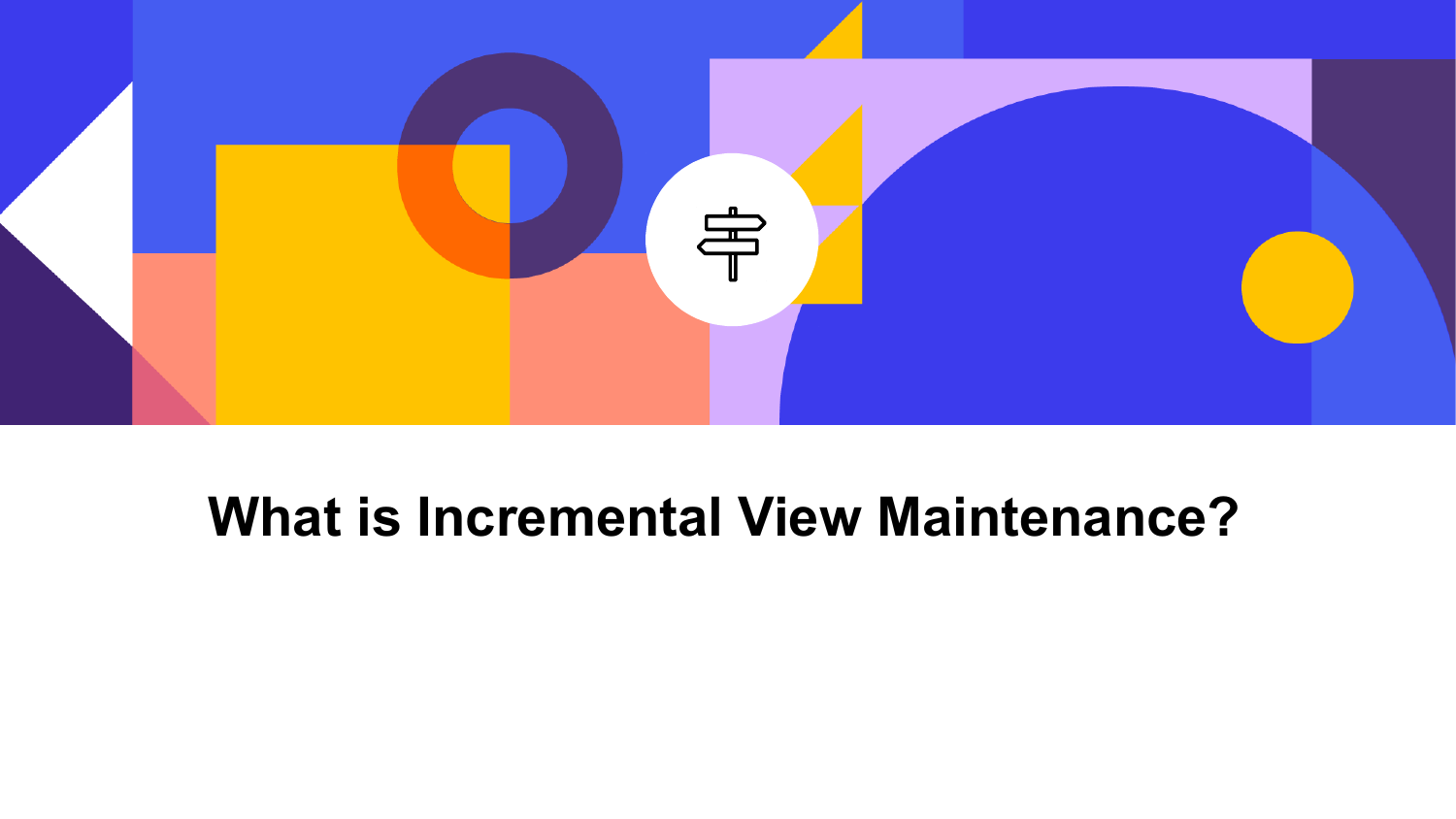### **What is Incremental View Maintenance? (1)**



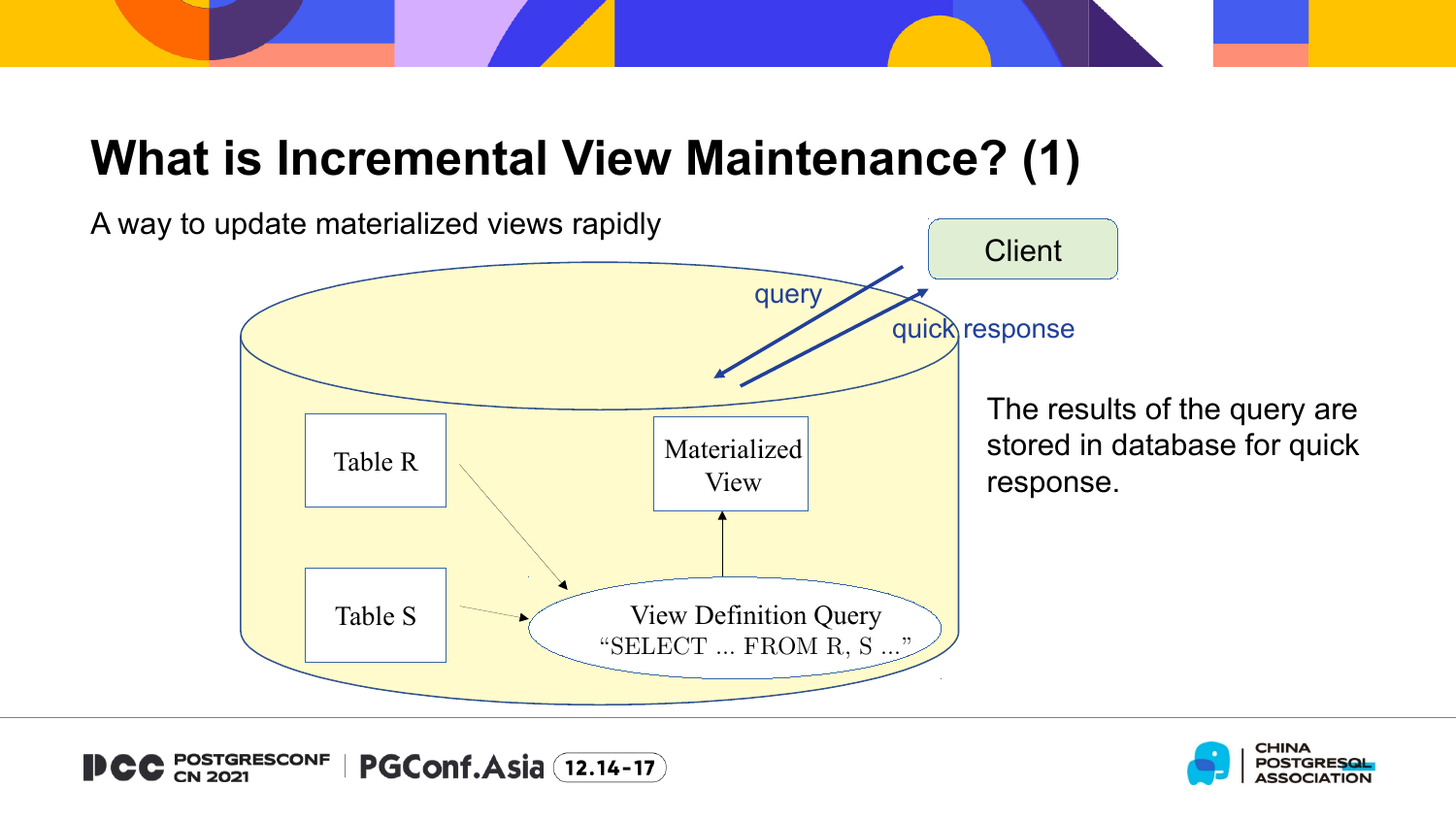## **What is Incremental View Maintenance? (2)**

A way to update materialized views rapidly



The results of the query are stored in database for quick response.

Needs to be maintained after a base table is modified



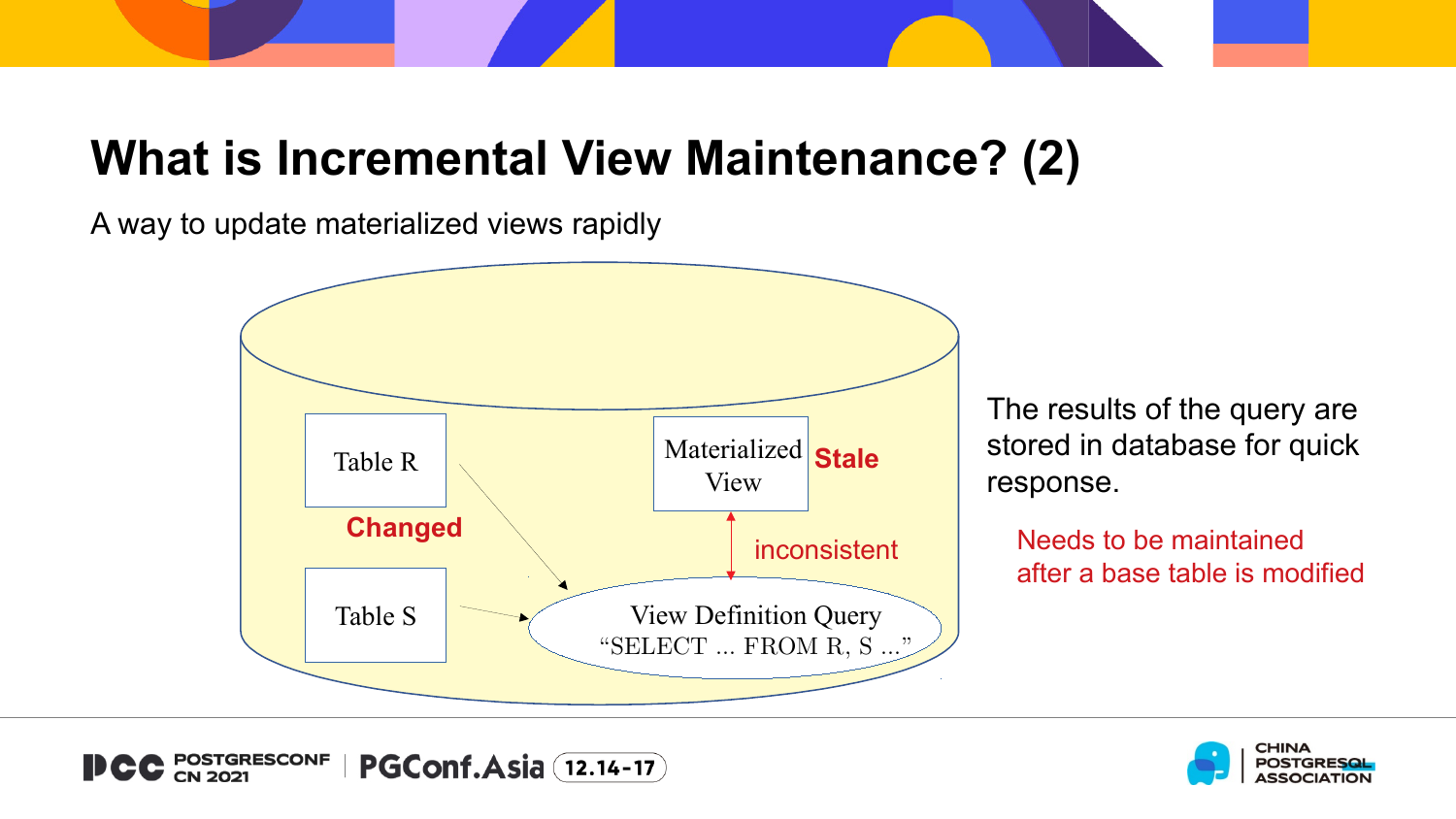## **What is Incremental View Maintenance? (3)**

A way to update materialized views rapidly



#### REFRESH MATERIALIZED VIEW

=

1.Re-compute the contents using the latest state of tables.

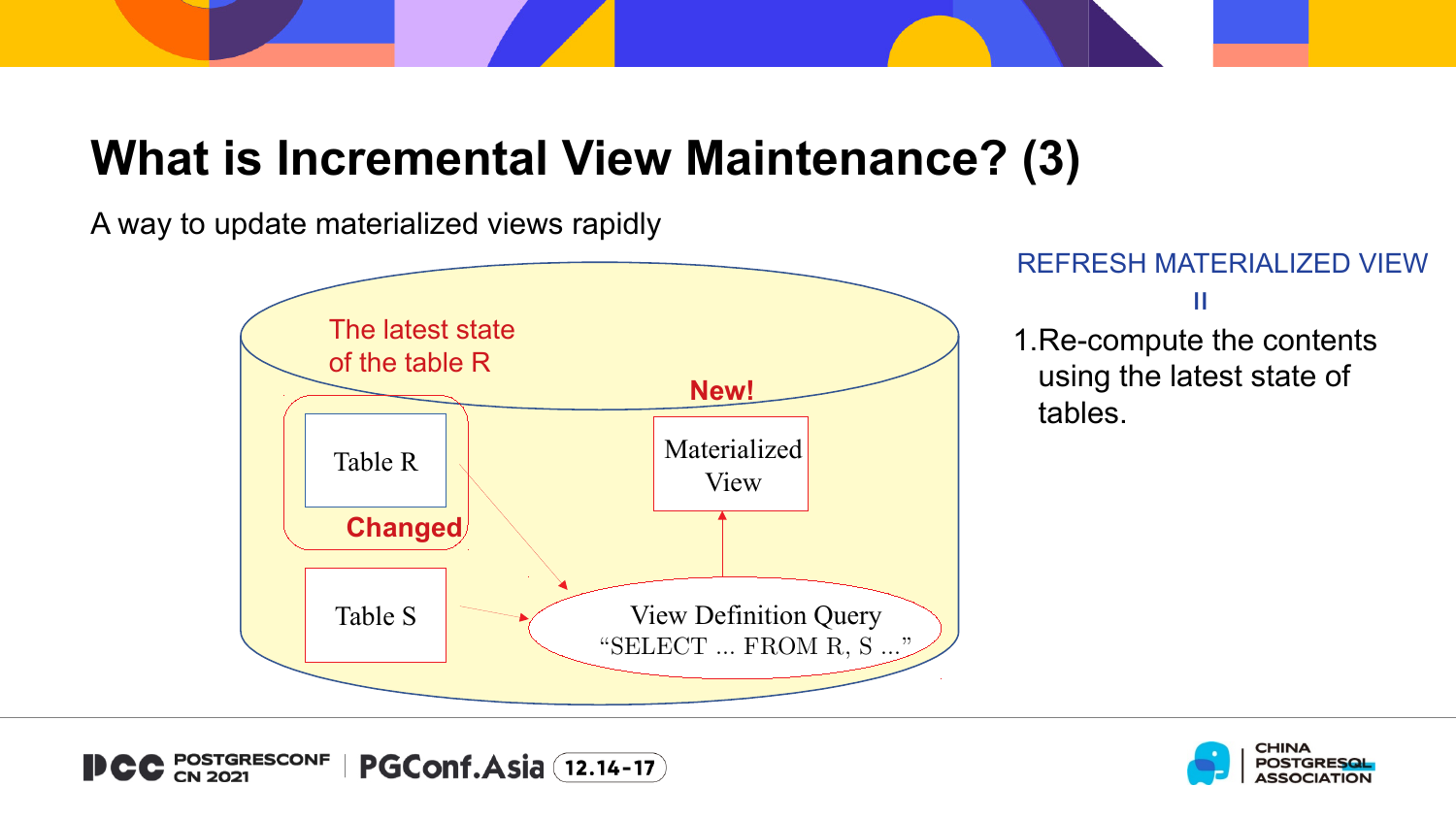## **What is Incremental View Maintenance? (4)**

A way to update materialized views rapidly





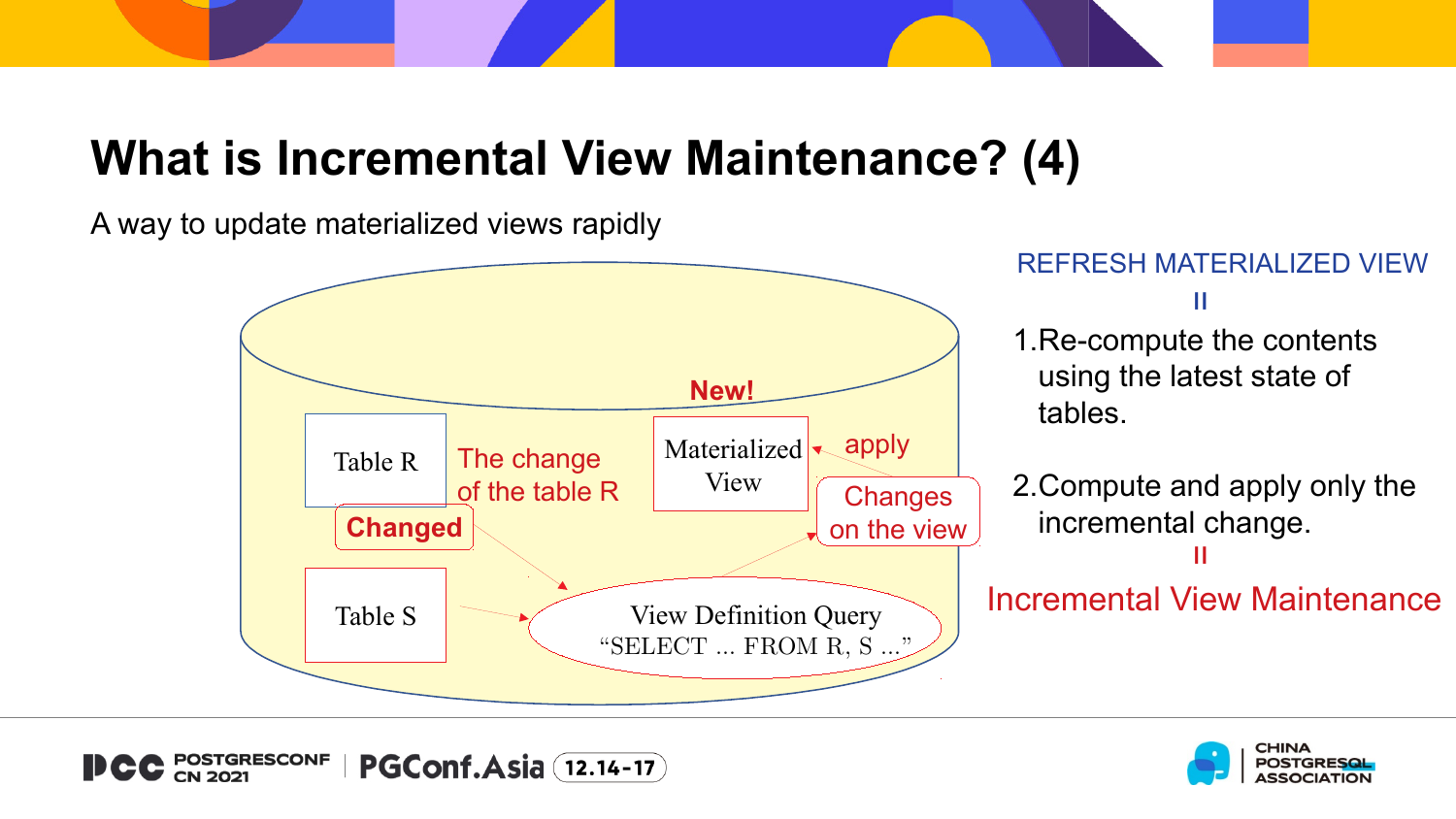### **Incremental View Maintenance (IVM) on PostgreSQL**

- Not supported on PostgreSQL yet.
- We have proposed to implement IVM on PostgreSQL.
	- Materialized views can be updated automatically and incrementally when a base table is updated.
- Details will be explained in the last part.



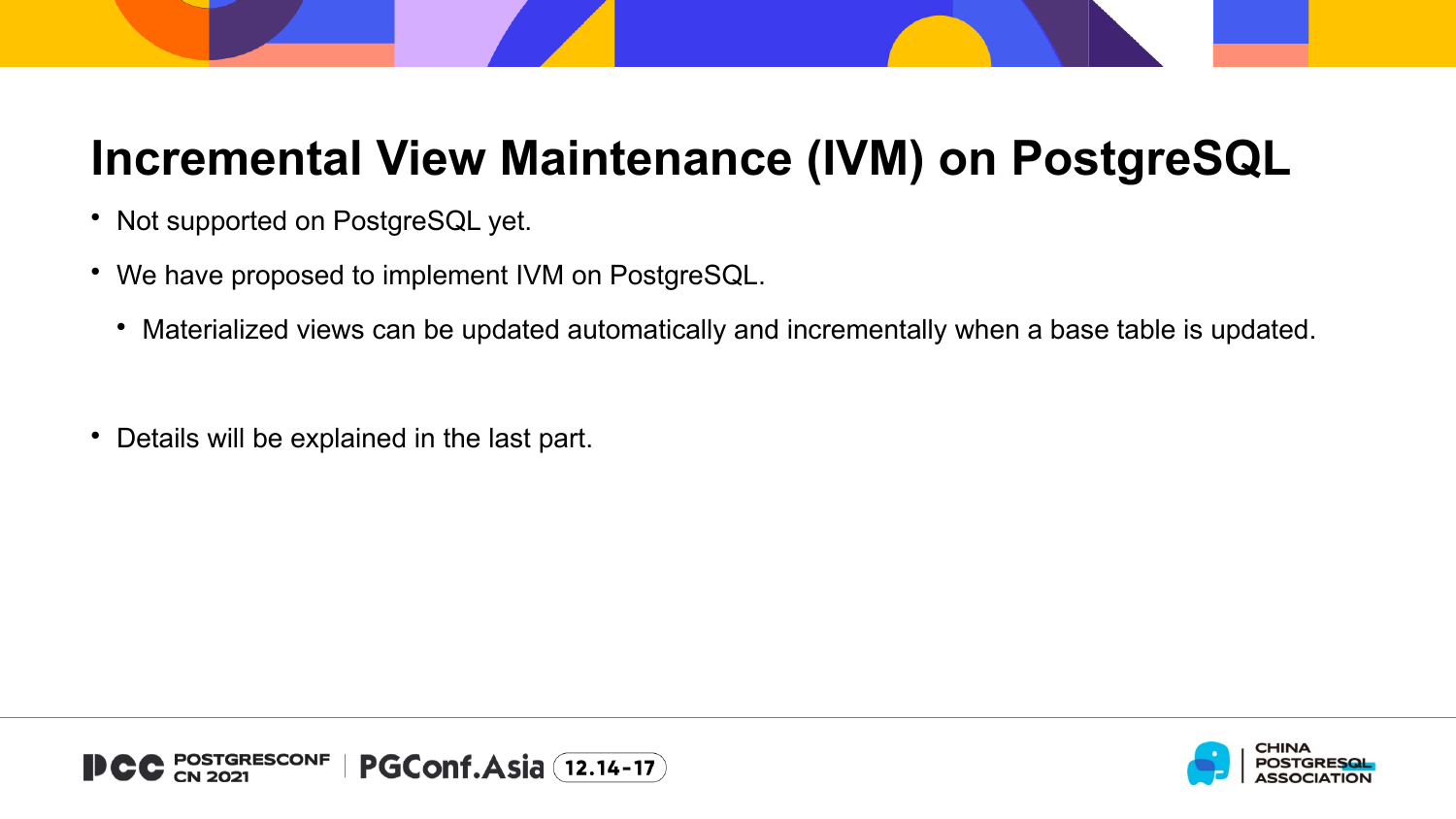

# **PostgreSQL Query Processing**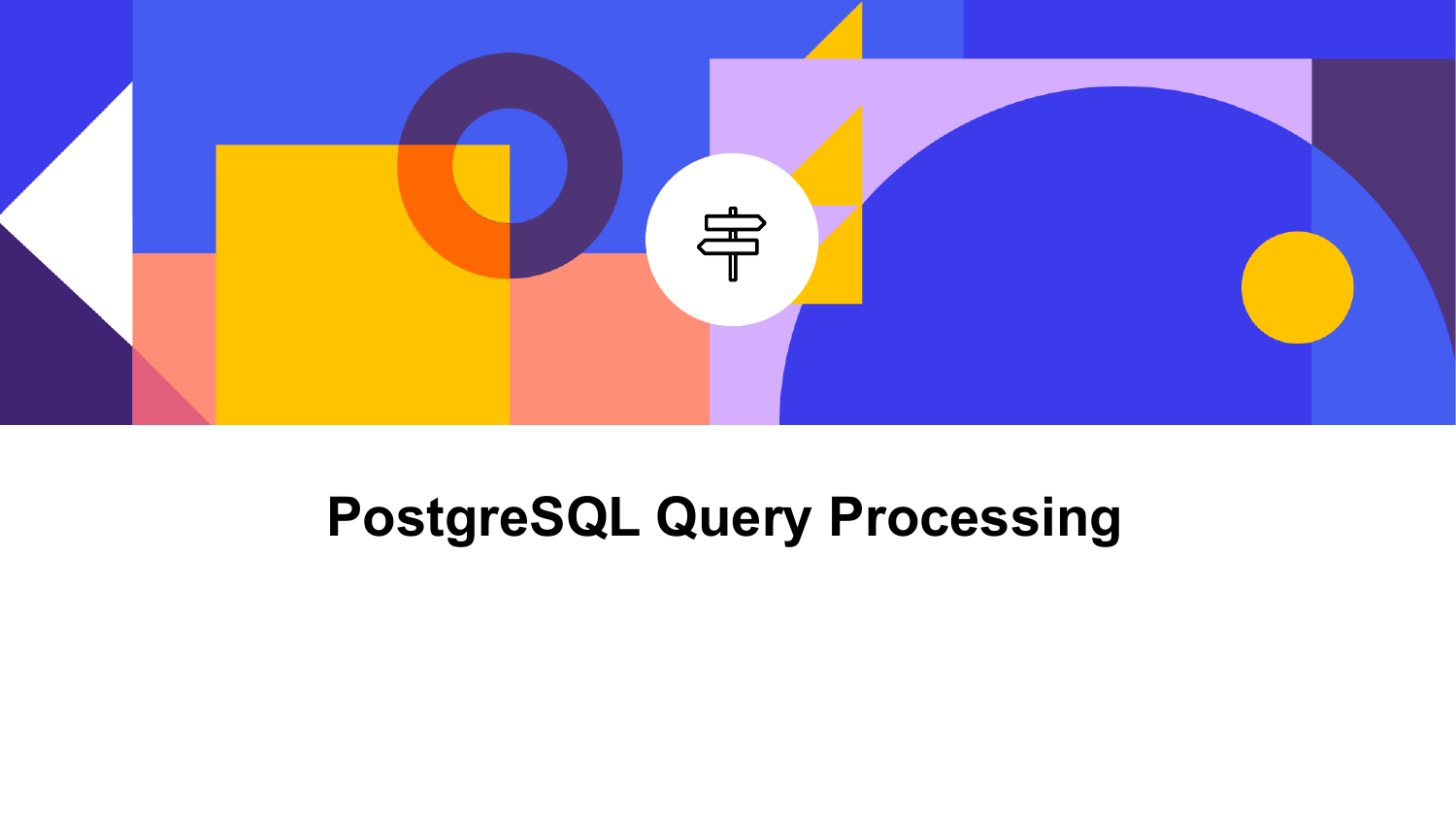#### **PostgreSQL Internals and Materialized View**

- Materialized Views needs to process SELECT query.
	- A view is created from the results of query processing.

CREATE MATERIALIZED VIEW mv AS SELECT  $x$ ,  $y$  FROM R, S WHERE R.i = S.i;

• How a query is processed in PostgreSQL?

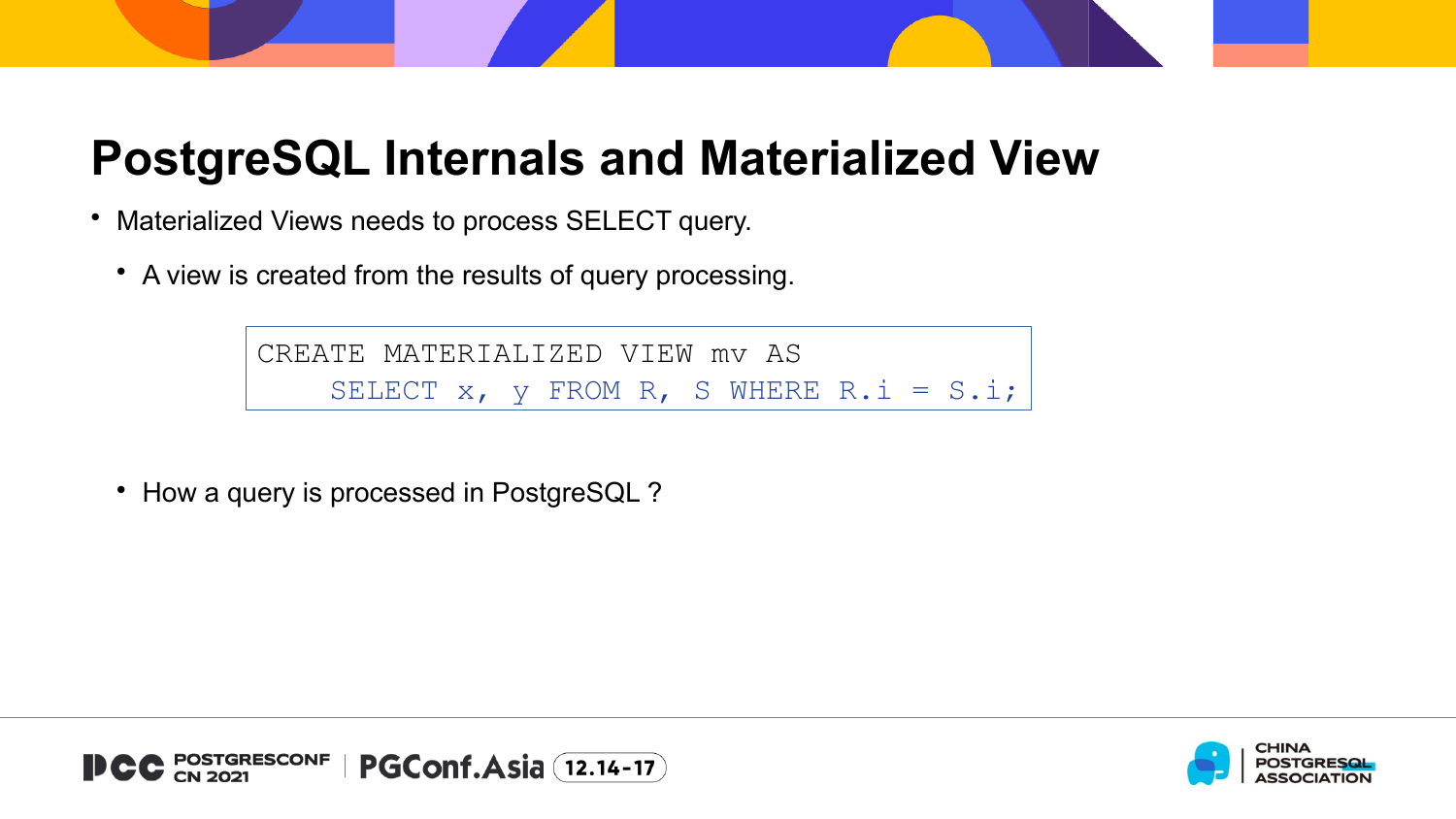# **Query Processing (1)**

- Parser
	- Check the syntax of the query
	- Build a parse tree







Parser

query string

parse tree

Analyzer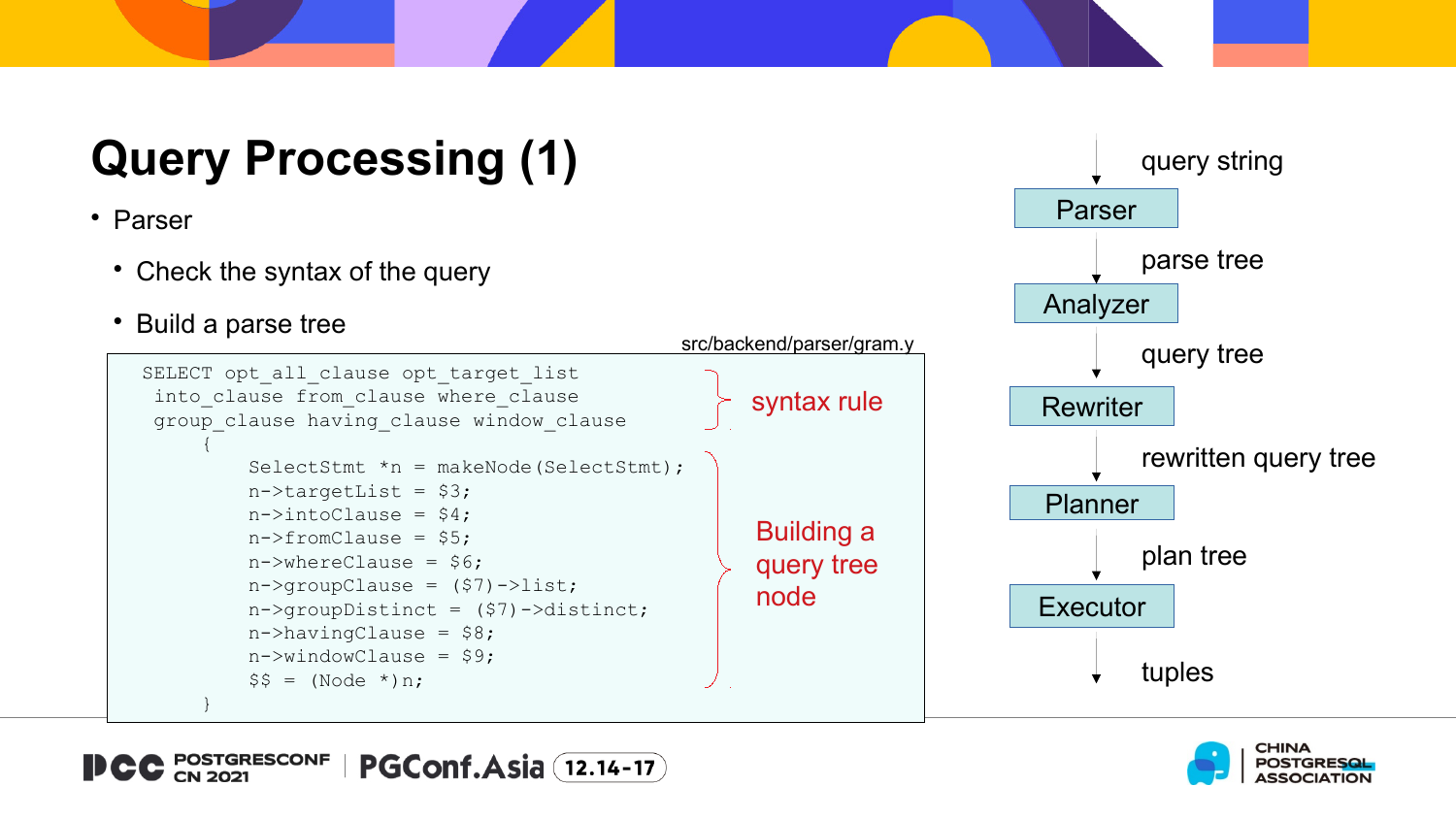# **Query Processing (2)**

- Analyzer
	- Perform semantic analysis
		- system catalog look-up
	- Examples:
		- table name  $\rightarrow$  table OID
		- Expand " \* " to column names
		- Identify OIDs of types, operators, etc.
	- Transform a parse tree to a query tree



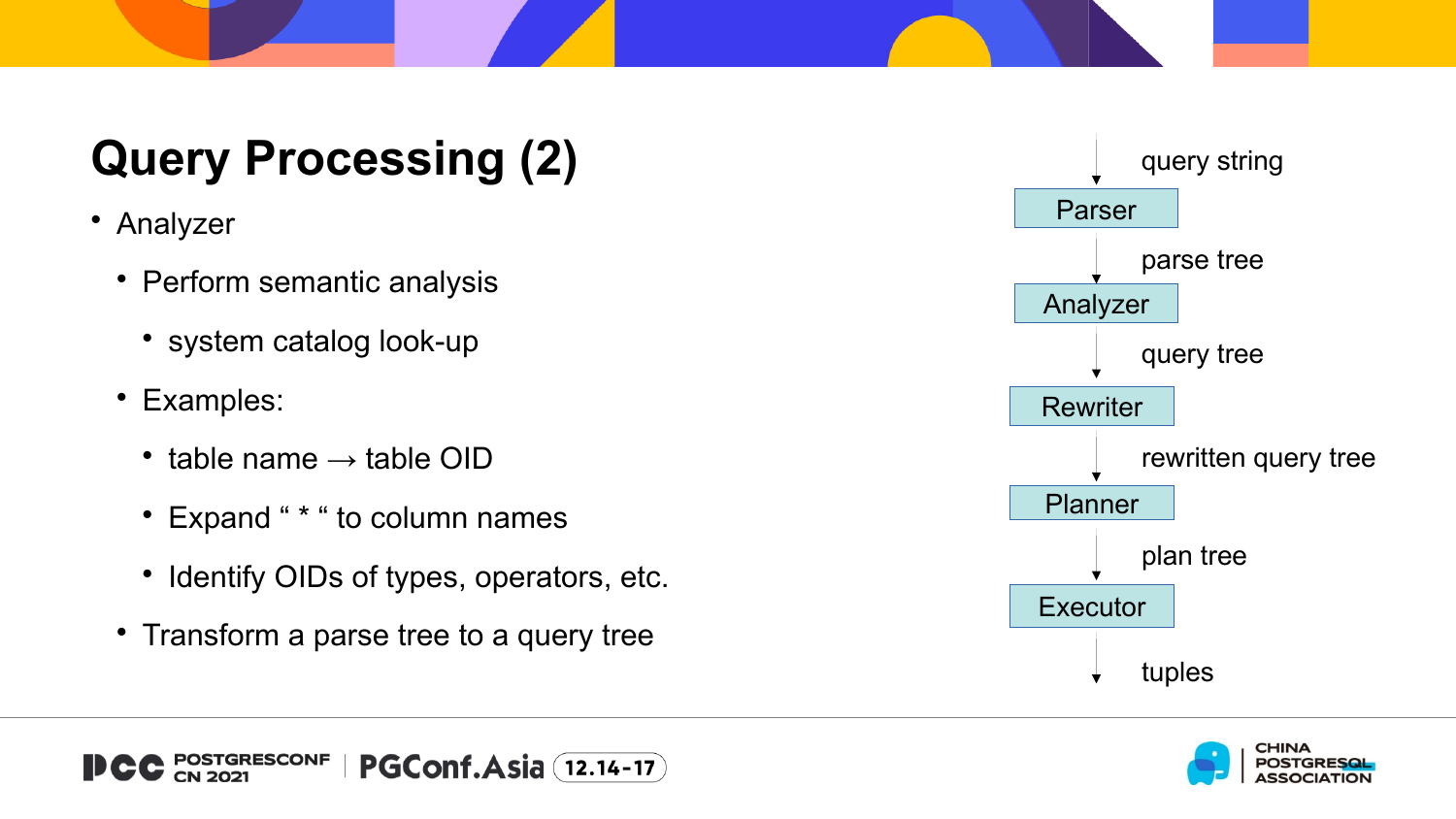# **Query Processing (3)**

- Rewriter
	- Apply RULE to query tree
	- VIEW support
- Planner
	- Create an optimal execution plan
	- Build a plan tree
- Executor
	- Retrieve tuples in the way given by the plan tree
		- $\rightarrow$  Where will the tuples go?



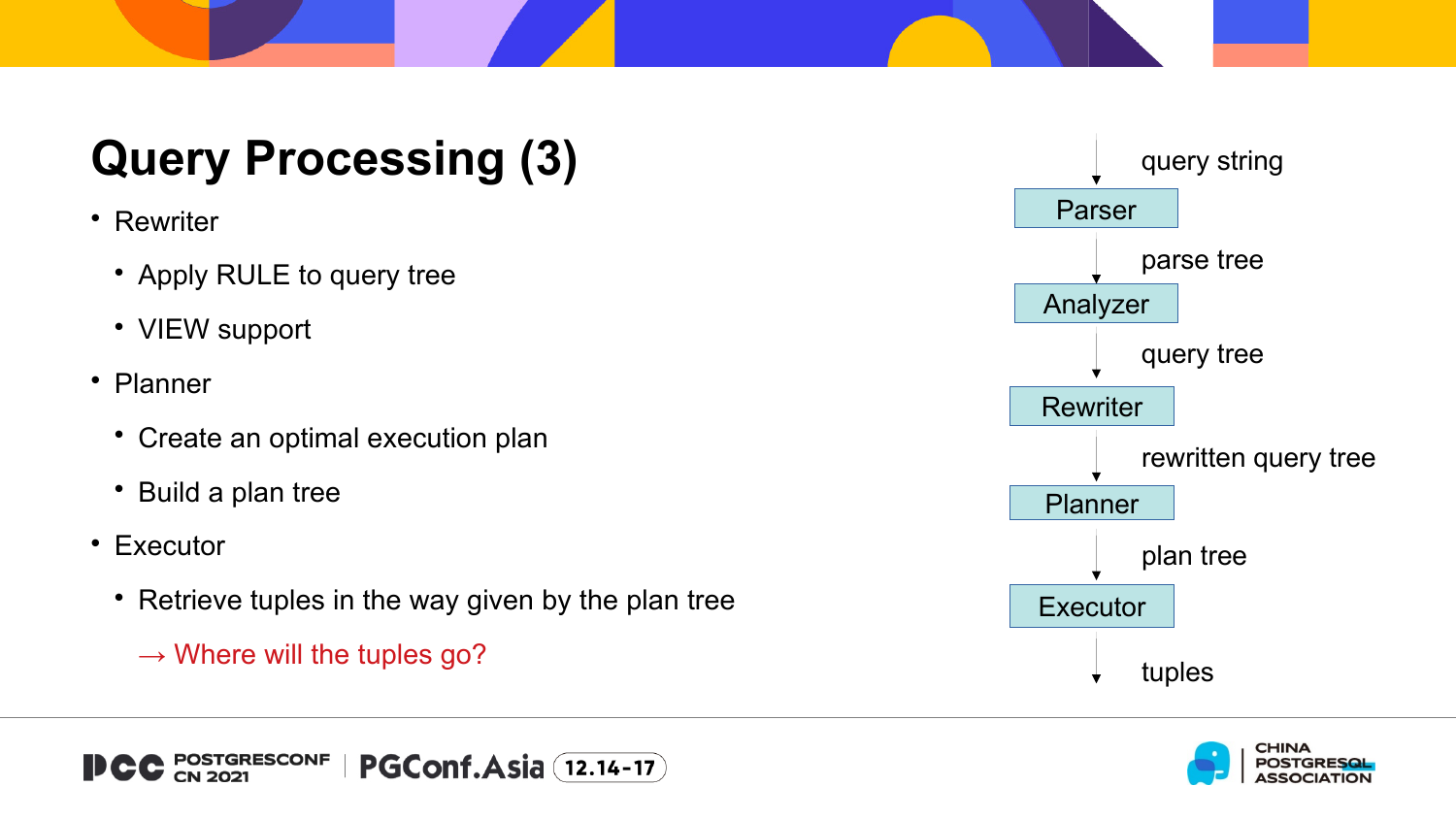## **DestReceiver**

- Object to manage tuple destination
- In most queries, DestRemote is used.
	- Results are sent to frontend process.
- Other cases:
	- Sent to a file (COPY TO)
	- Sent to a new table (SELECT INTO, CREATE AS)
	- etc.



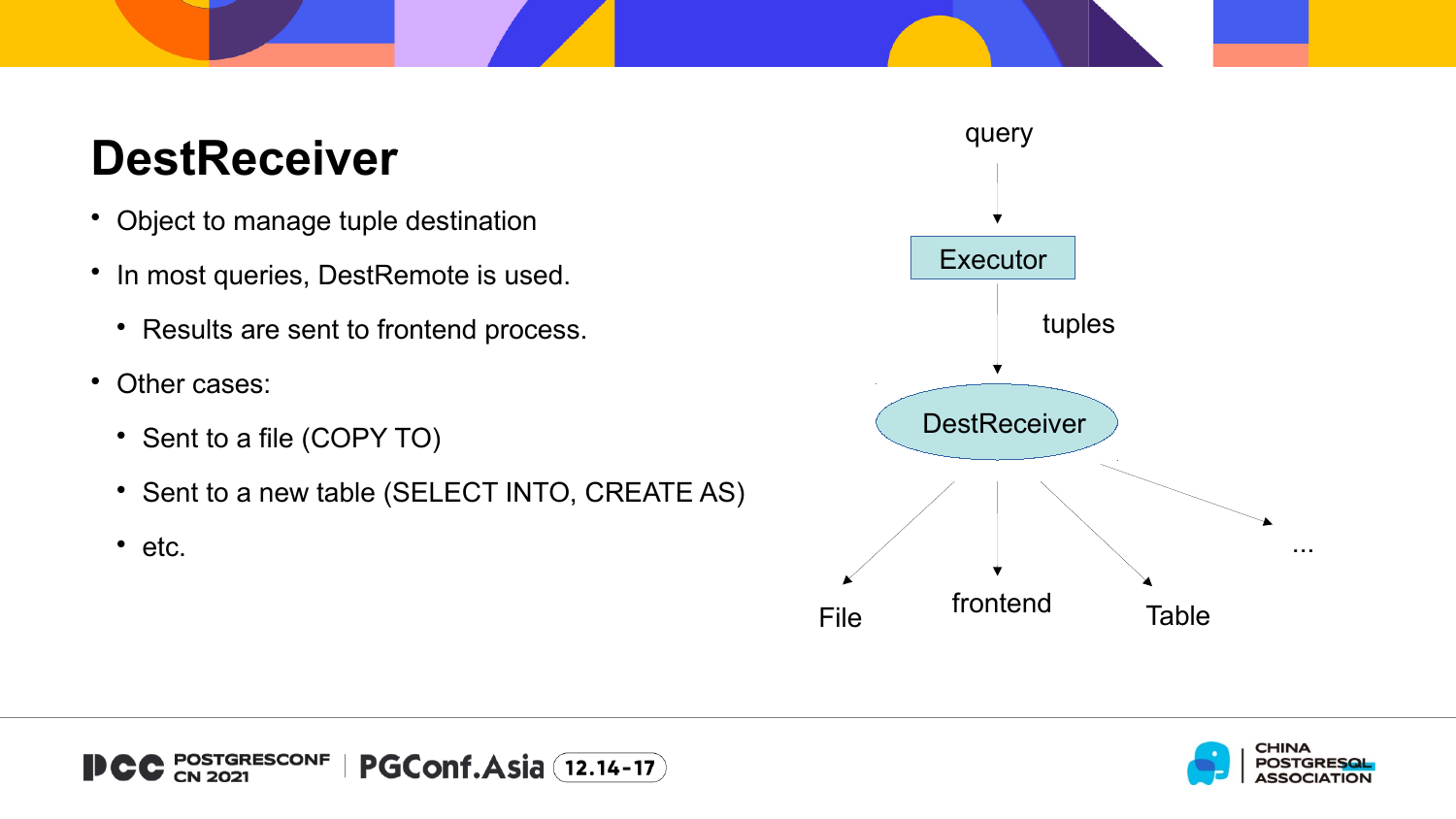



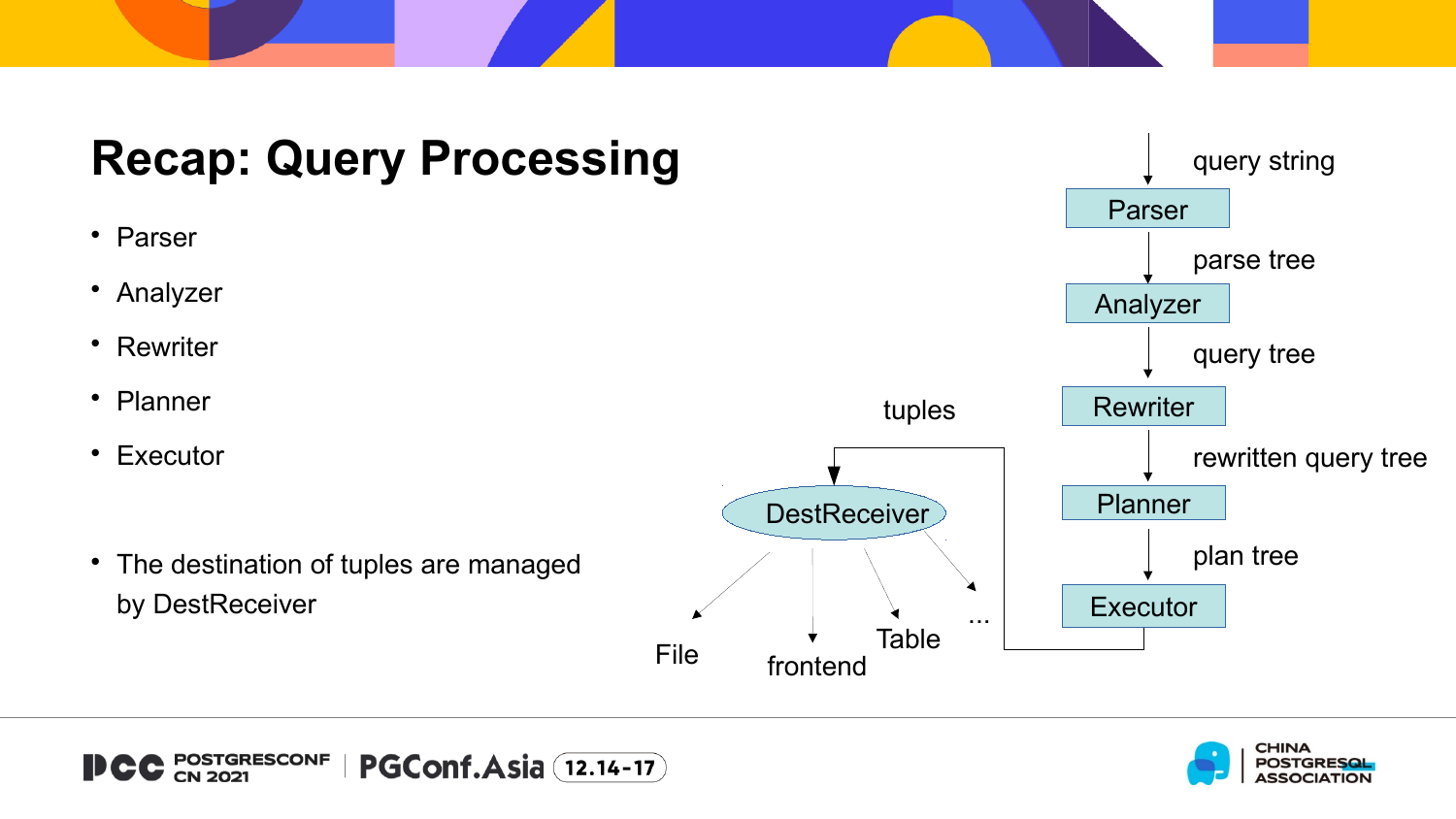

# **Utility Command and Materialized View**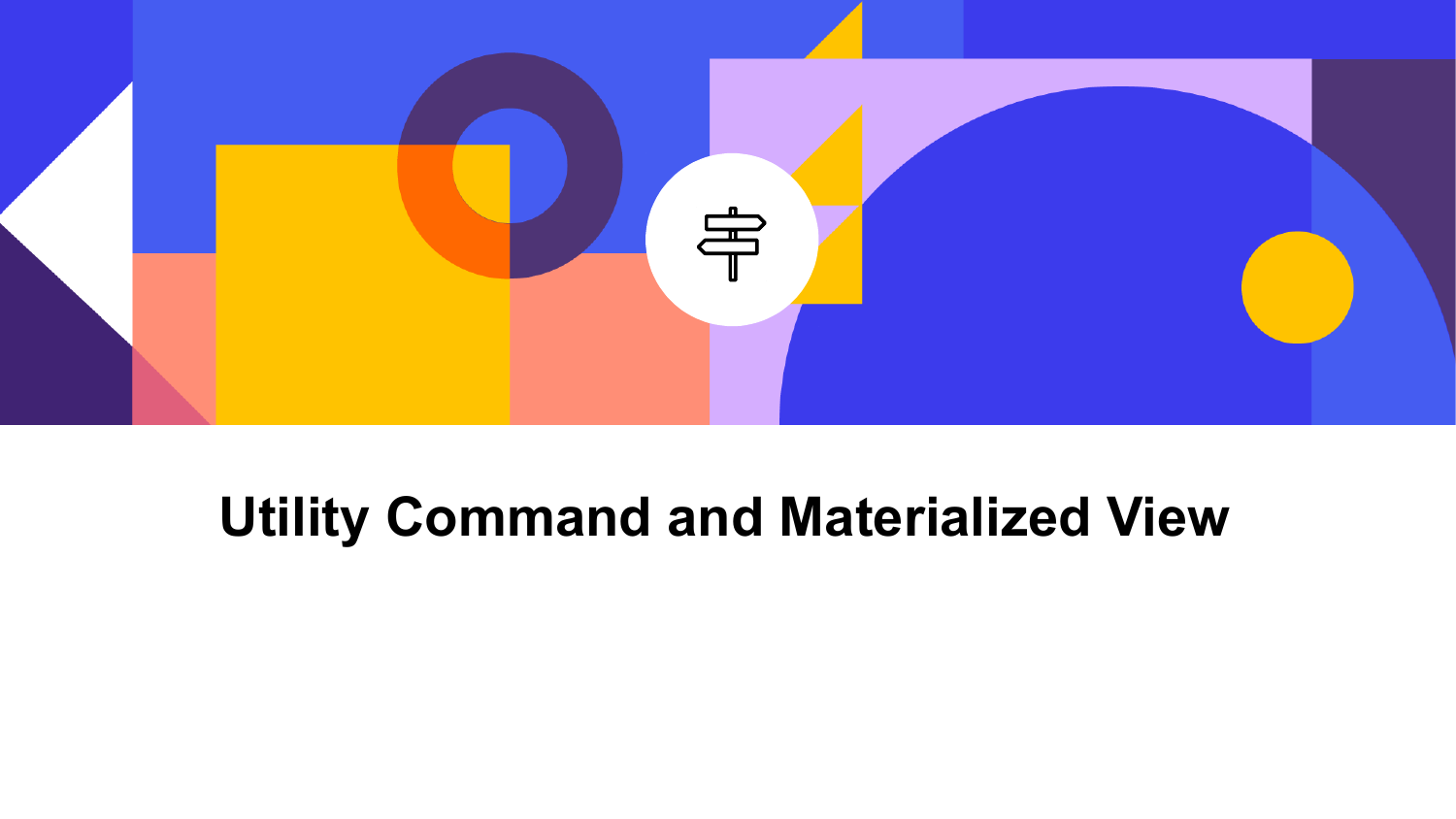# **Utility Command**

- CREATE, DROP, ALTER, COPY, VACUUM, REFRESH, etc..
- Commands have to be parsed first.
- Some commands including SELECT need Analyzer.
	- **SELECT INTO**
	- CREATE TABLE AS
	- CREATE MATERIALIZED VIEW
	- $\cdot$  etc...
- Rewriter, Planner, and Executor are not required.



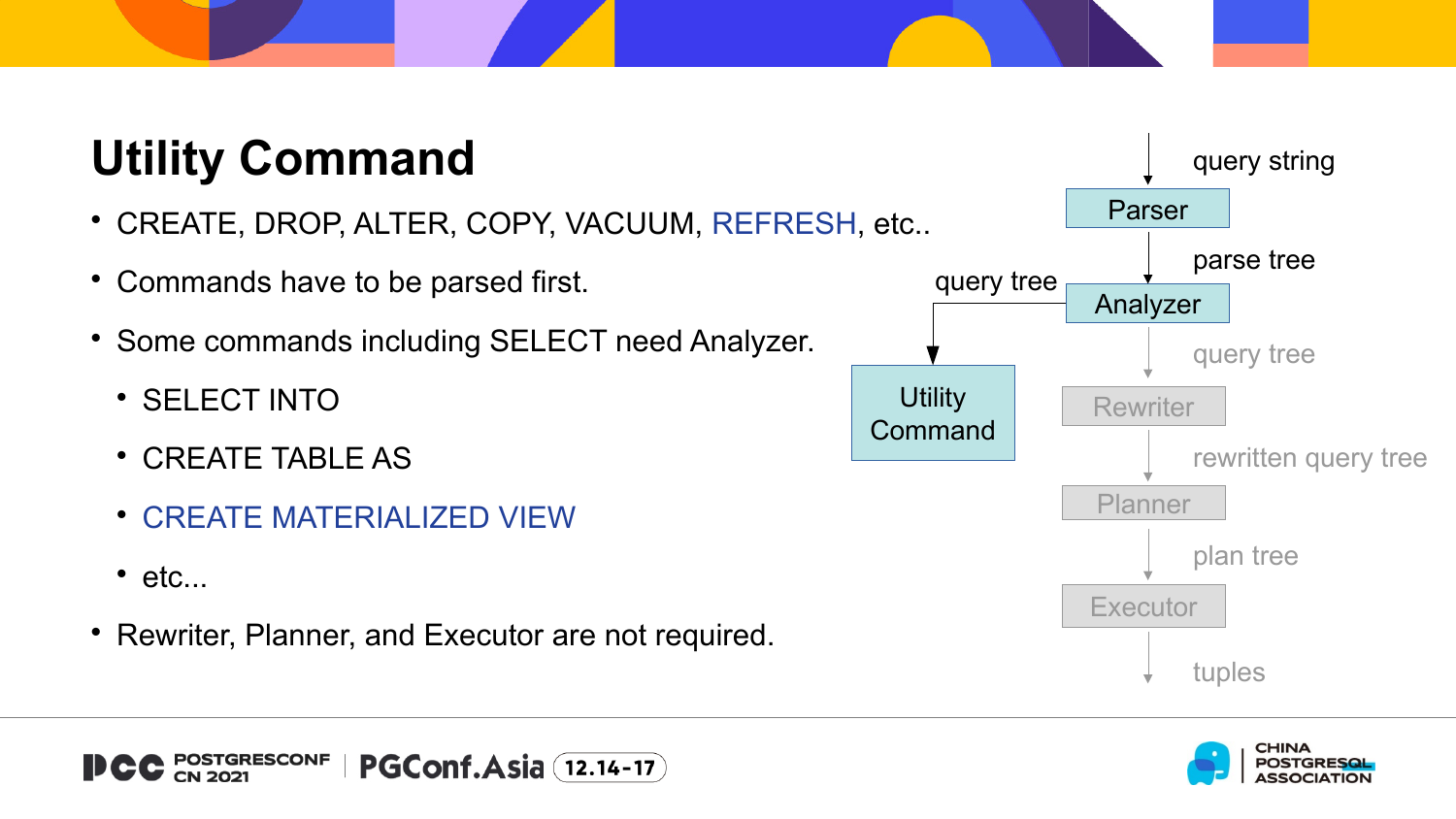# **CREATE MATERIALIZED VIEW**

- The behavior is similar to CREATE AS / SELECT INTO
	- A relation is created from query results.
	- Implemented in the same function. (ExecCreateTableAs in backend/commands/createas.c)
- The view definition query are executed.
	- Rewriter, Planner, and Executor are called internally.
	- The results of the query are stored into a new table
	- (= a materialized view).
- Also, the query is stored in system catalog as a query tree.



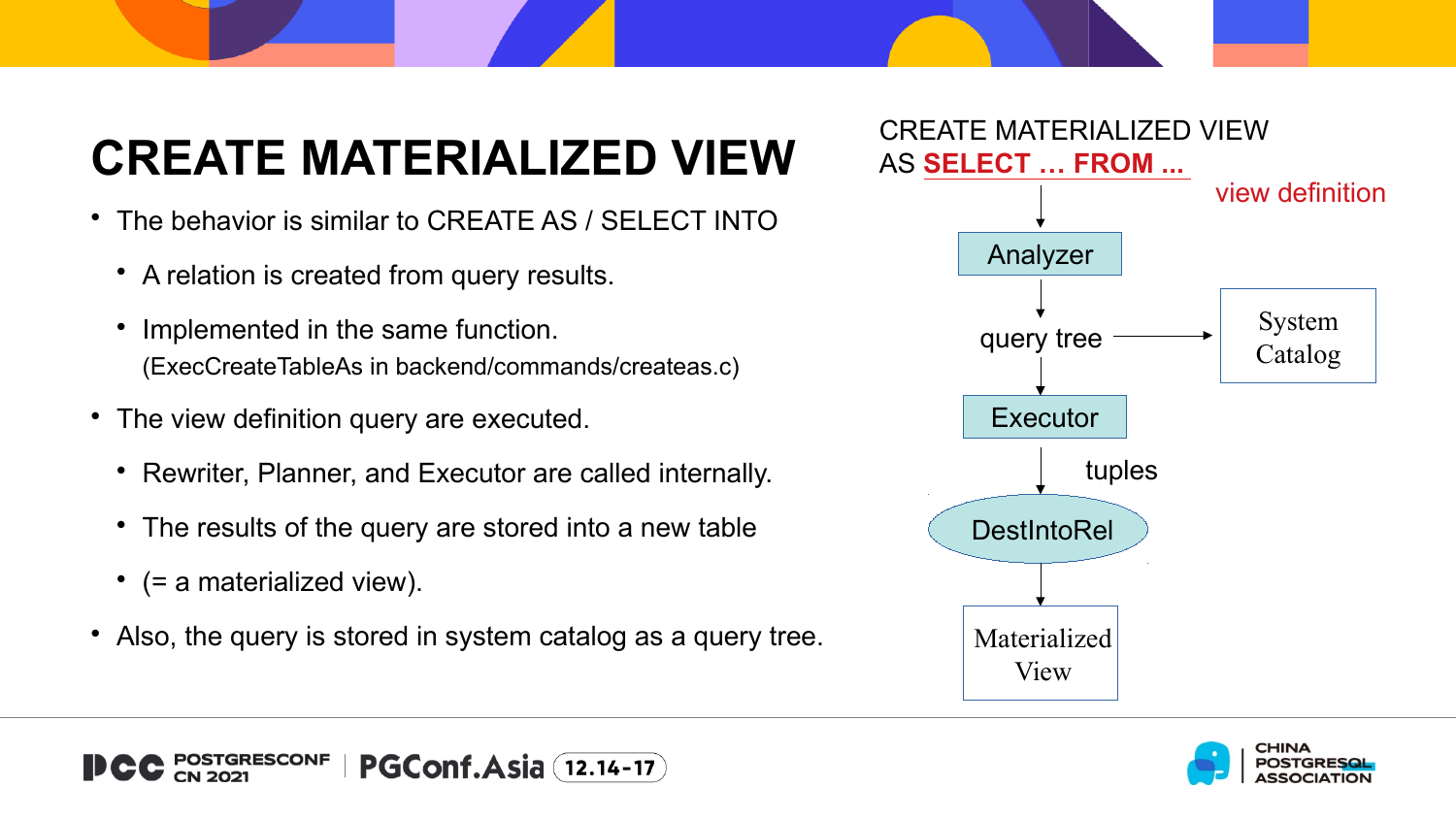# **REFRESH MATERIALIZED VIEW**

- Update a materialized view by re-execute the view definition query
- Basically, same as CREATE MATERIALIZED VIEW
	- The results of the view definition query are stored into a transient table.
	- The transient table and the materialized view are swapped.
	- Require a strong lock.



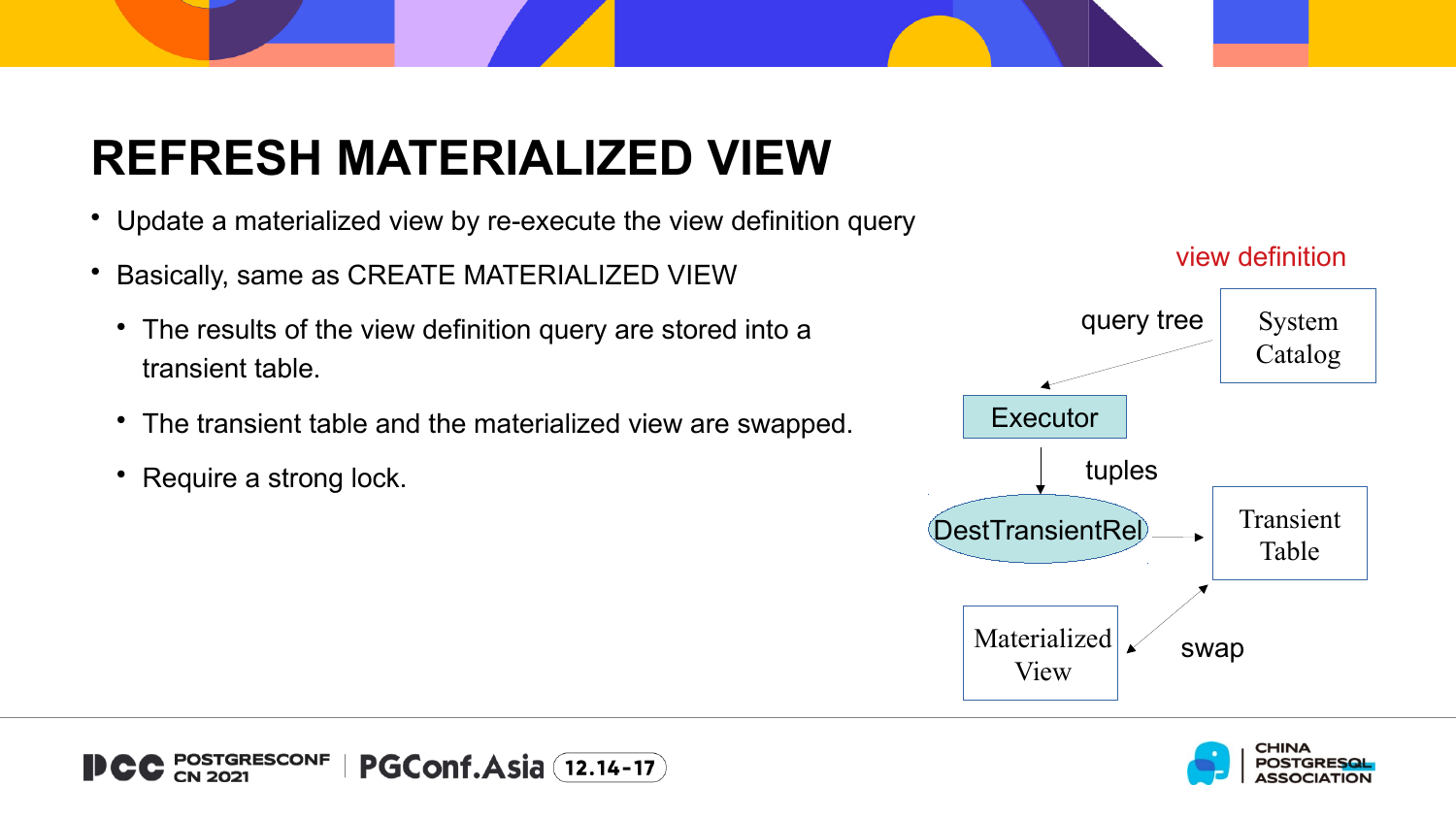# **REFRESH MATERIALIZED VIEW CONCURRENTLY**

Update a materialized view with a weaker lock



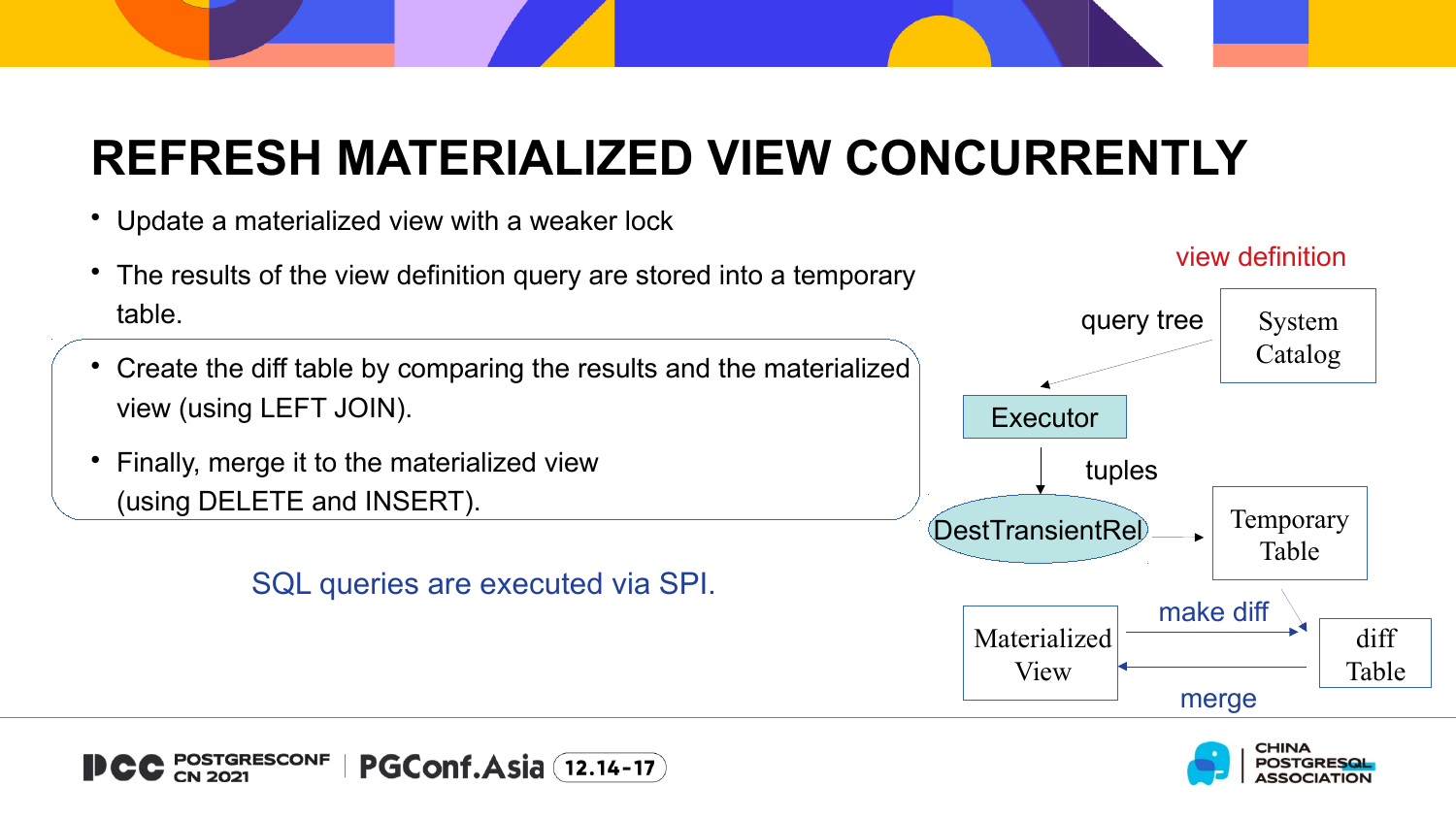## **SPI: Server Programming Interface**

- A set of interface functions for running SQL commands in C functions.
- Example:
	- SPI\_exec("INSERT INTO tbl ...", 0);
	- SPI exec("SELECT ... FROM tbl WHERE ...", 0);
- The results are stored in memory.
	- Can be accessed via a global variable SPI\_tuptable.



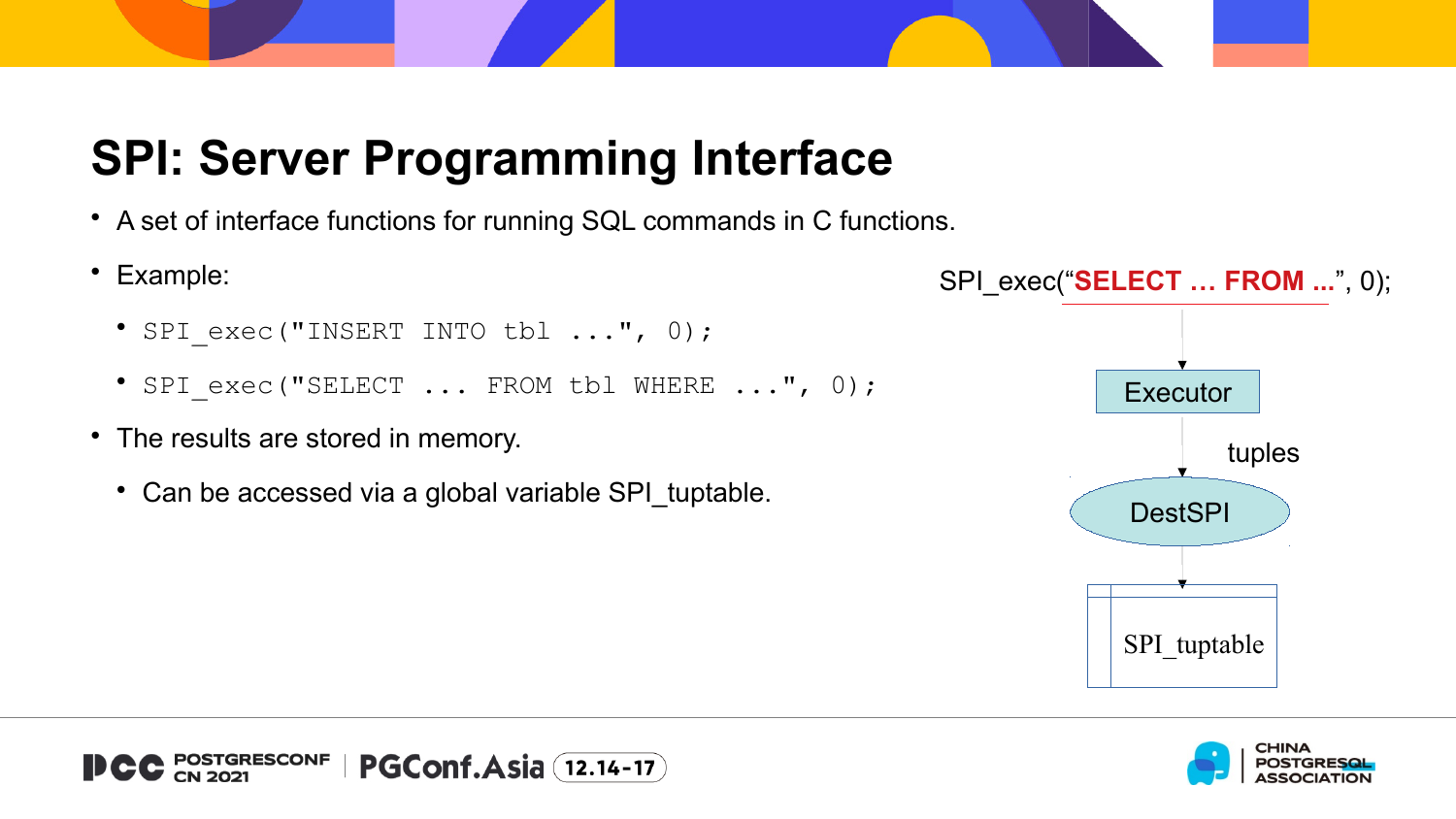## **Recap: Utility Command of Materialized View**

- The view definition query are executed in commands.
- The results are stored into various types of destinations depending on the situation.
	- Controlled by DestReceiver.
- SQL queries are executed by using SPI. (in REFRESH MATERIALIZED VIEW CONCURRENTLY command)





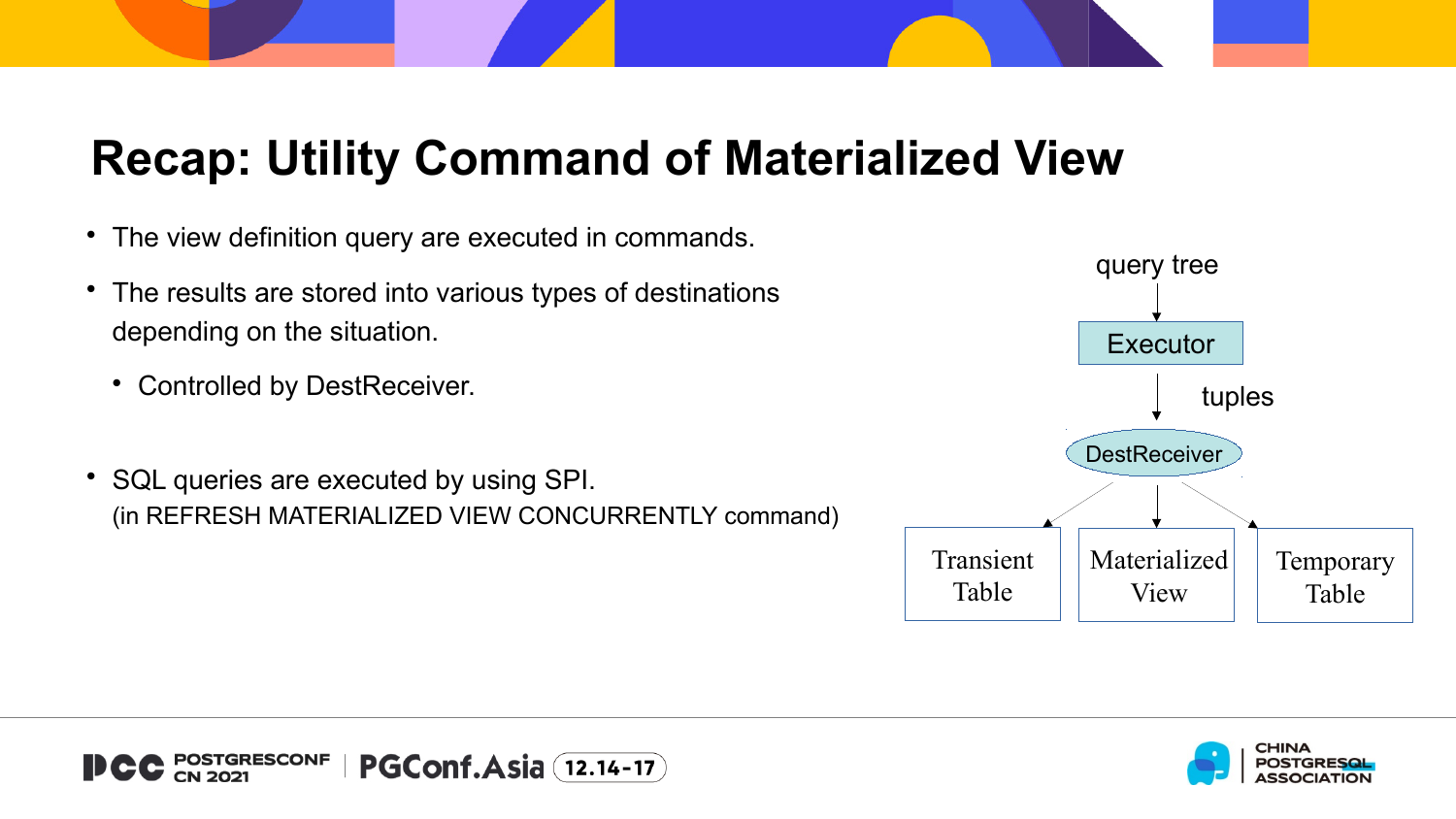

# **PostgreSQL Internal and Incremental View Maintenance Implementation**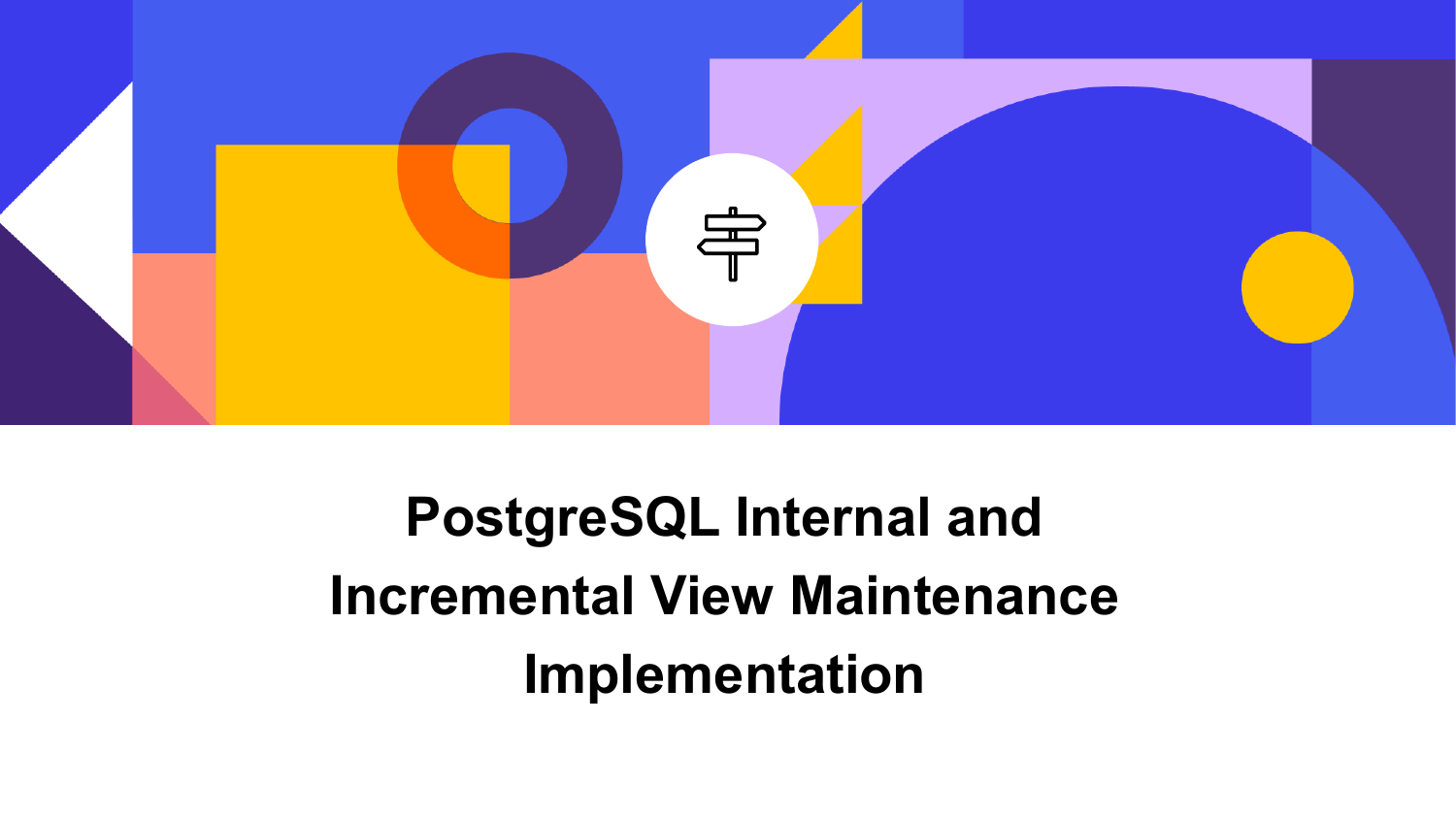#### **Incremental View Maintenance Implementation**



**POSTGRESCONF<br>CN 2021 PGConf.Asia** (12.14-17) DCC

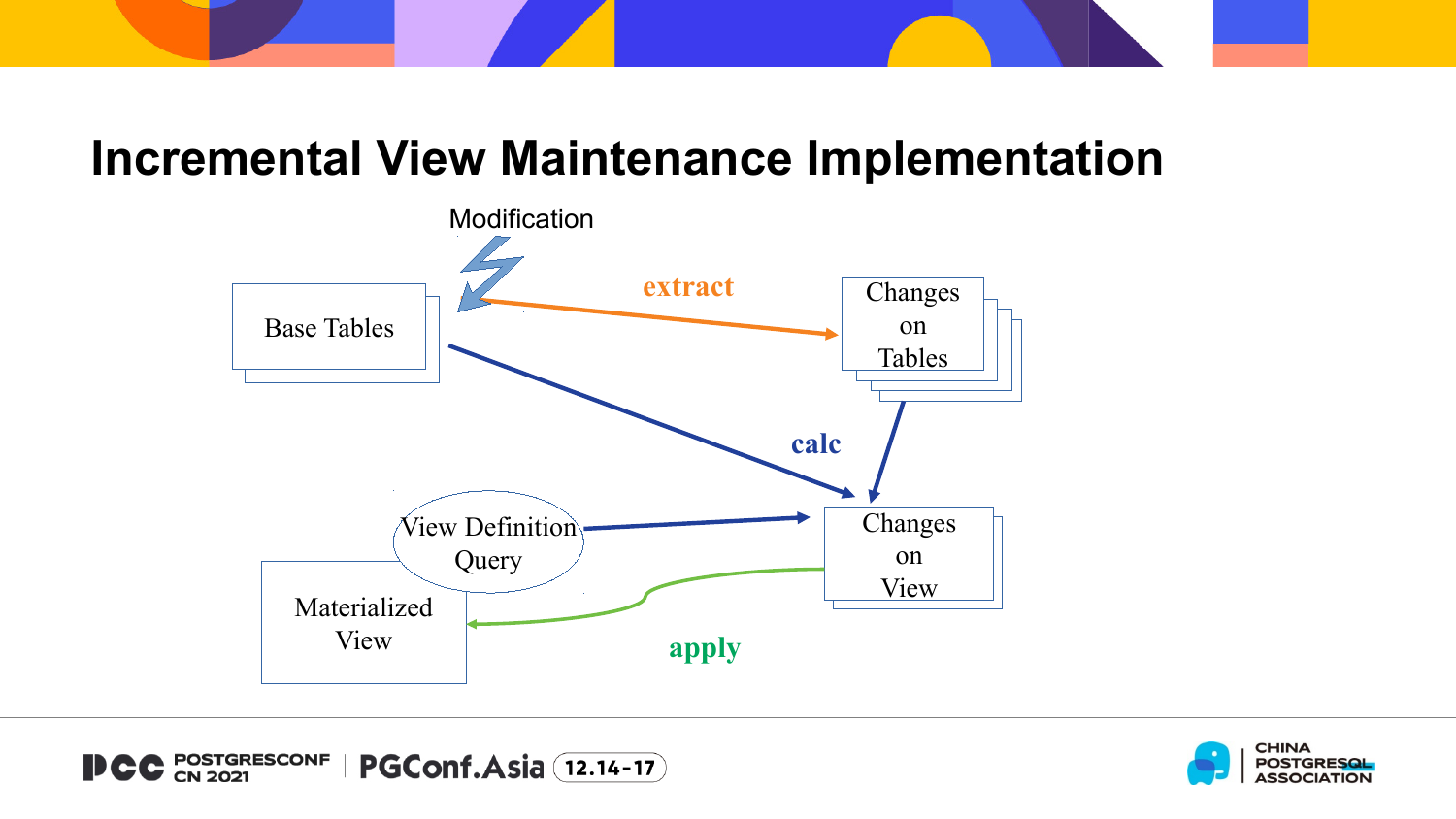#### **Incremental View Maintenance Implementation**



**POSTGRESCONF<br>CN 2021 PGConf.Asia** (12.14-17)

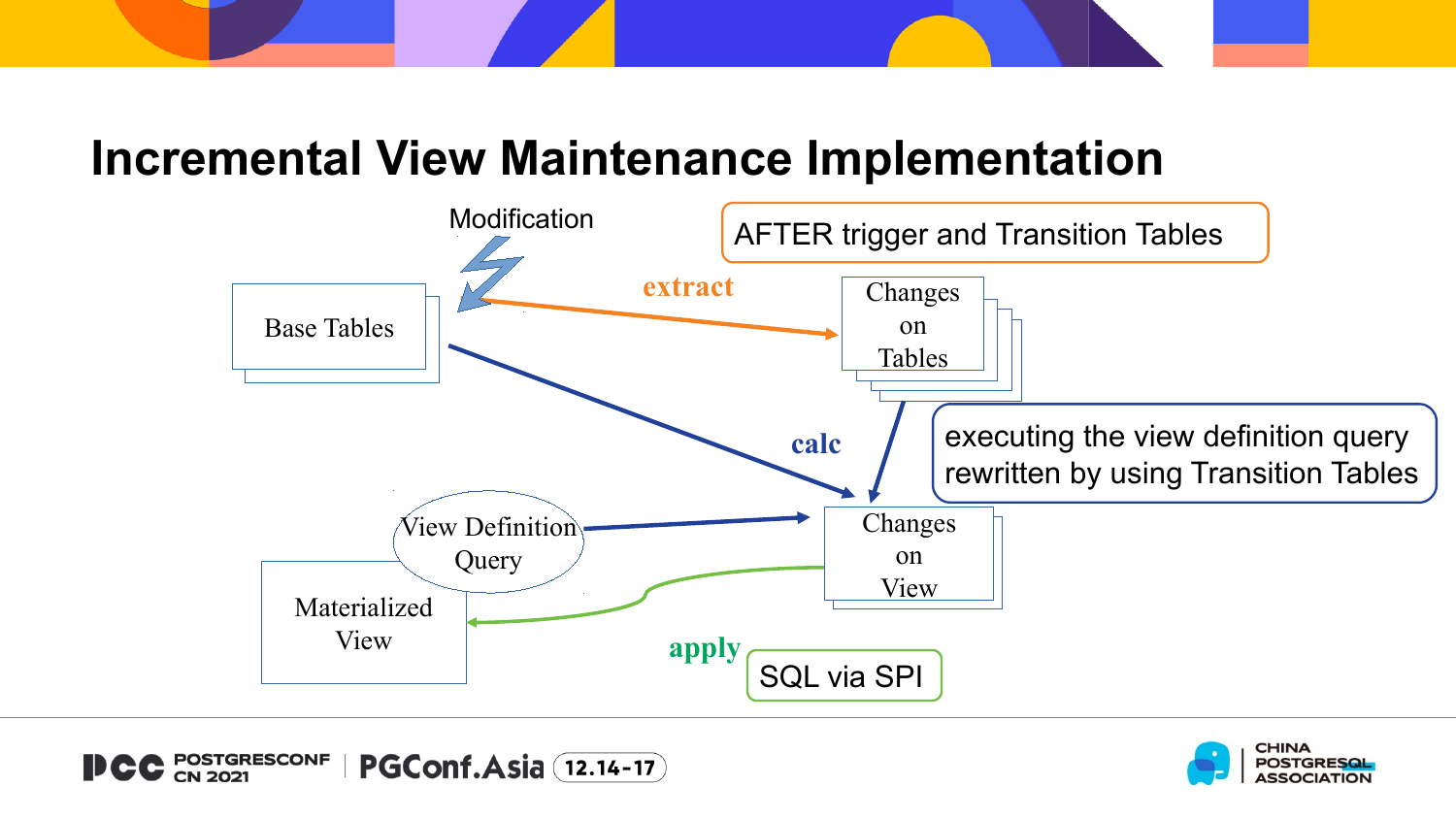#### **Creating Incrementally Maintainable Materialized Views (1)**

CREATE **INCREMENTAL** MATERIALIZED VIEW mv AS SELECT  $x$ ,  $y$  FROM R, S WHERE R.i = S.i; Syntax:

#### Parser needs changes:

src/backend/parser/gram.y

```
CreateMatViewStmt:
        CREATE OptNoLog incremental MATERIALIZED VIEW create_mv_target AS SelectStmt opt_with_data
 {
                   CreateTableAsStmt *ctas = makeNode(CreateTableAsStmt);
                  ctas->query = $8;
                  ctas->into = $6;ctas->objtype = OBJECT_MATVIEW;
                  ...
                  $6->ivm = $3;
                  $§ = (Node * ) \text{ class}; }
...
incremental: INCREMENTAL { $$ = true; }
               | /*EMPTY*/ { $$ = false; }
```
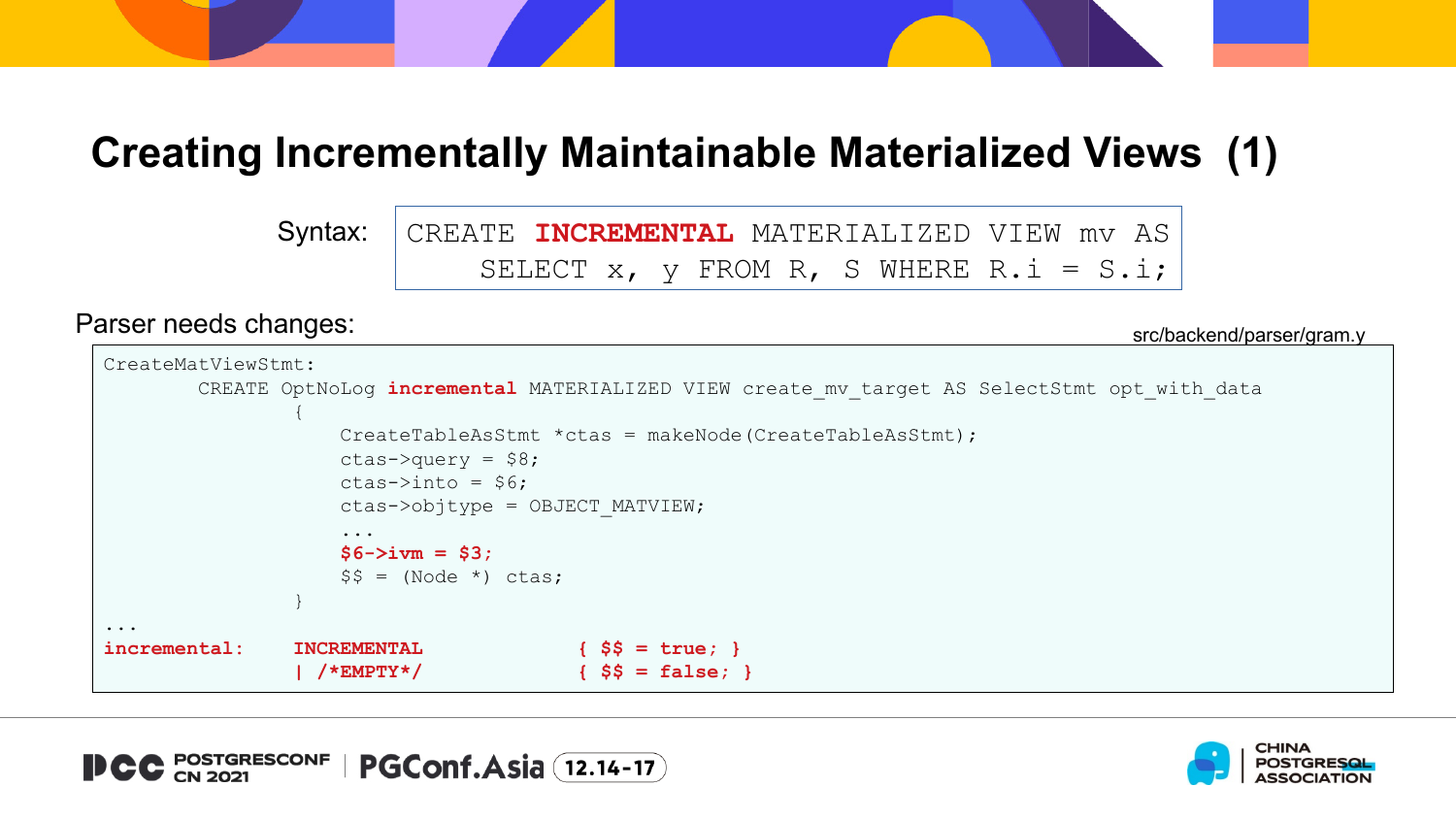#### **Creating Incrementally Maintainable Materialized Views (2)**

- Changes in ExecCreateTableAs() (backend/commands/createas.c)
	- Check the view definition to forbid unsupported query.
	- The query is rewritten before execution.
		- For aggregates and DISTINCT support
	- A unique index is created on the view if possible.
	- AFTER triggers are created on all base tables.



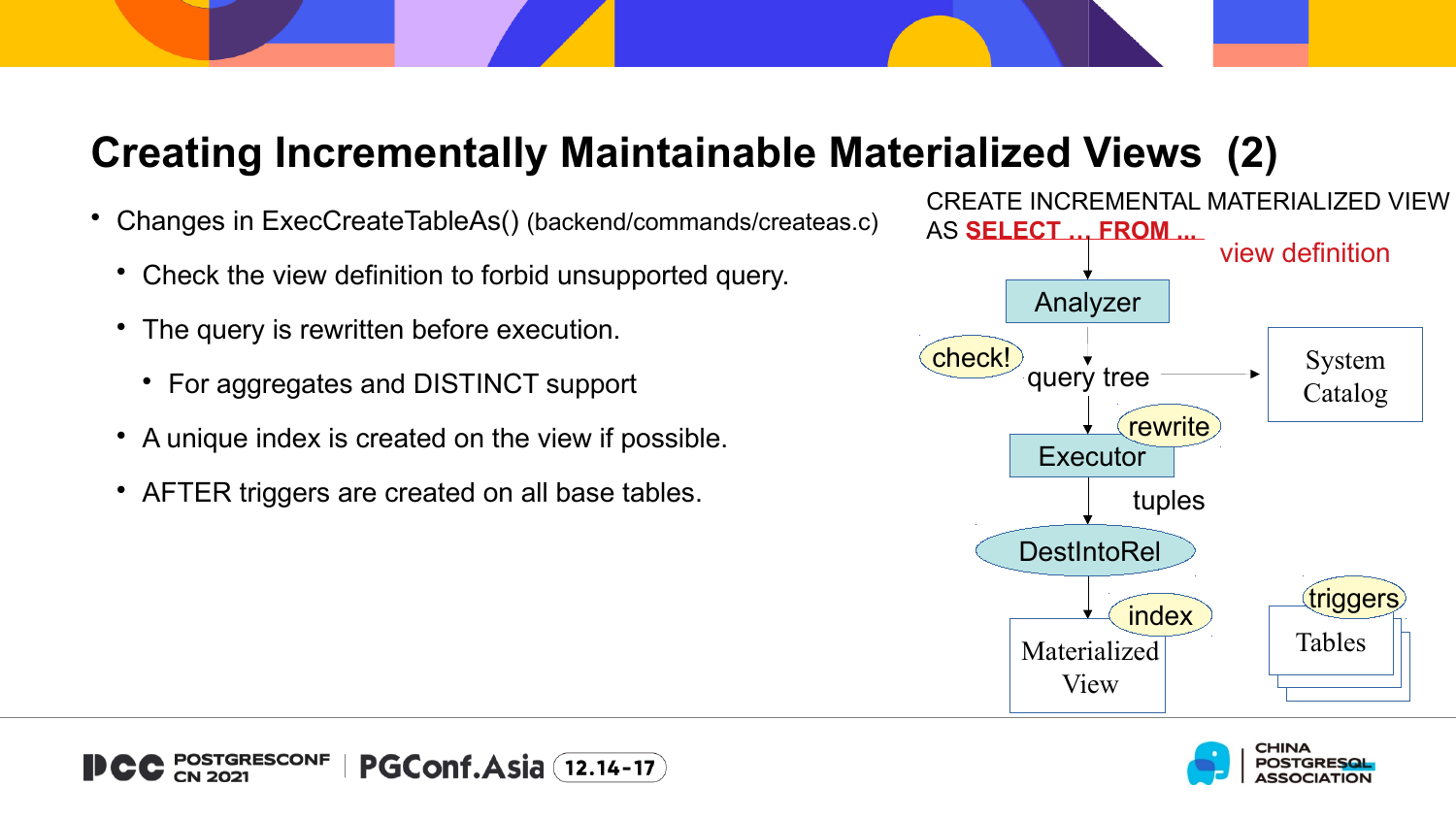#### **AFTER trigger**

- Fired just after a base table is modified.
- In the IVM AFTER trigger function:
	- Changes on the table are extracted.
	- Changes on the view are calculated.
	- The calculated changes are applied to the view.

The changes on the table is extracted using *Transition Table*.





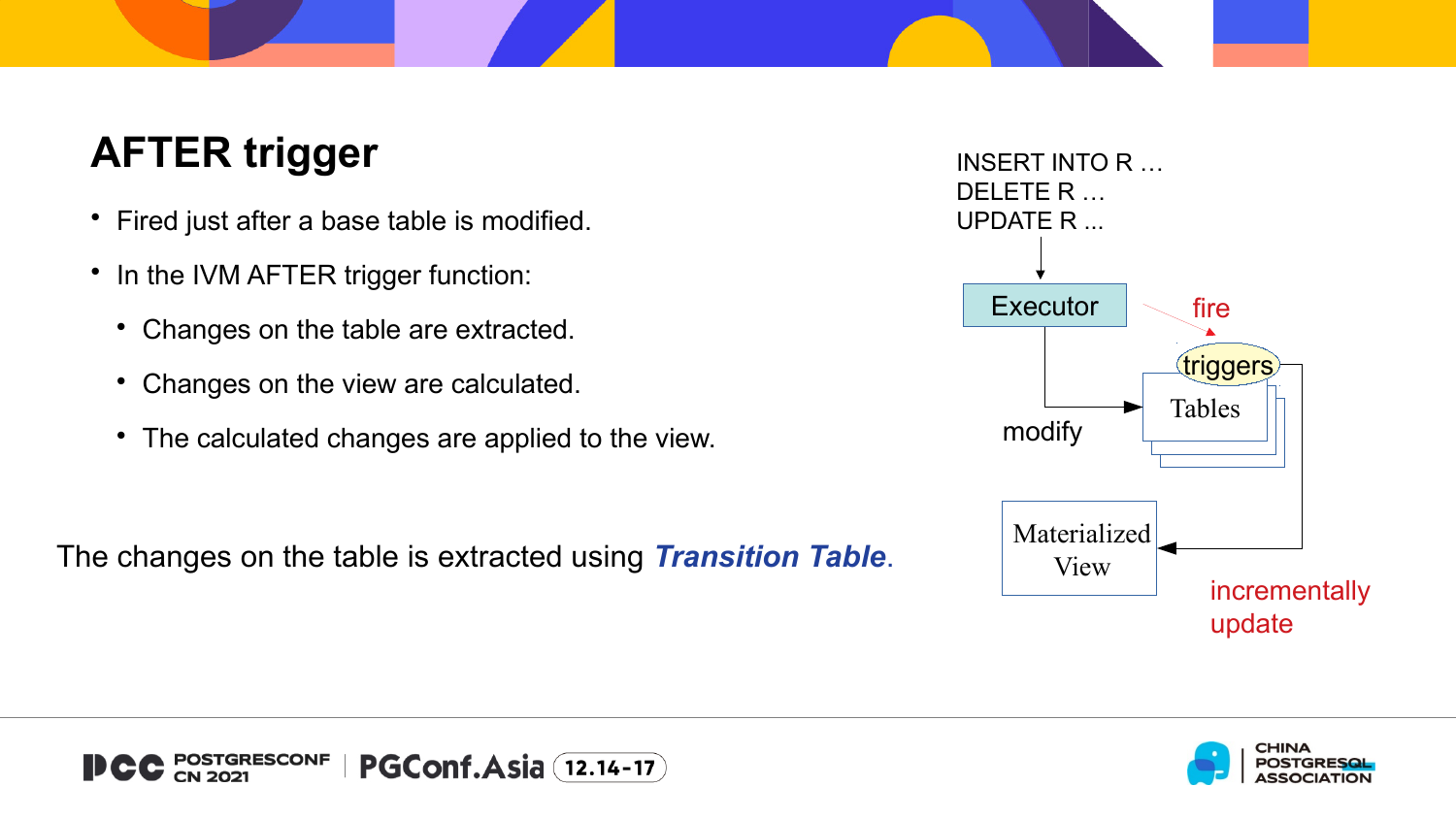## **Transition Tables (1): What is Transition Table?**

- Transition Tables:
	- A feature of AFTER trigger.
	- Changes on tables can be referred to in the trigger function like normal tables **by specified names.**



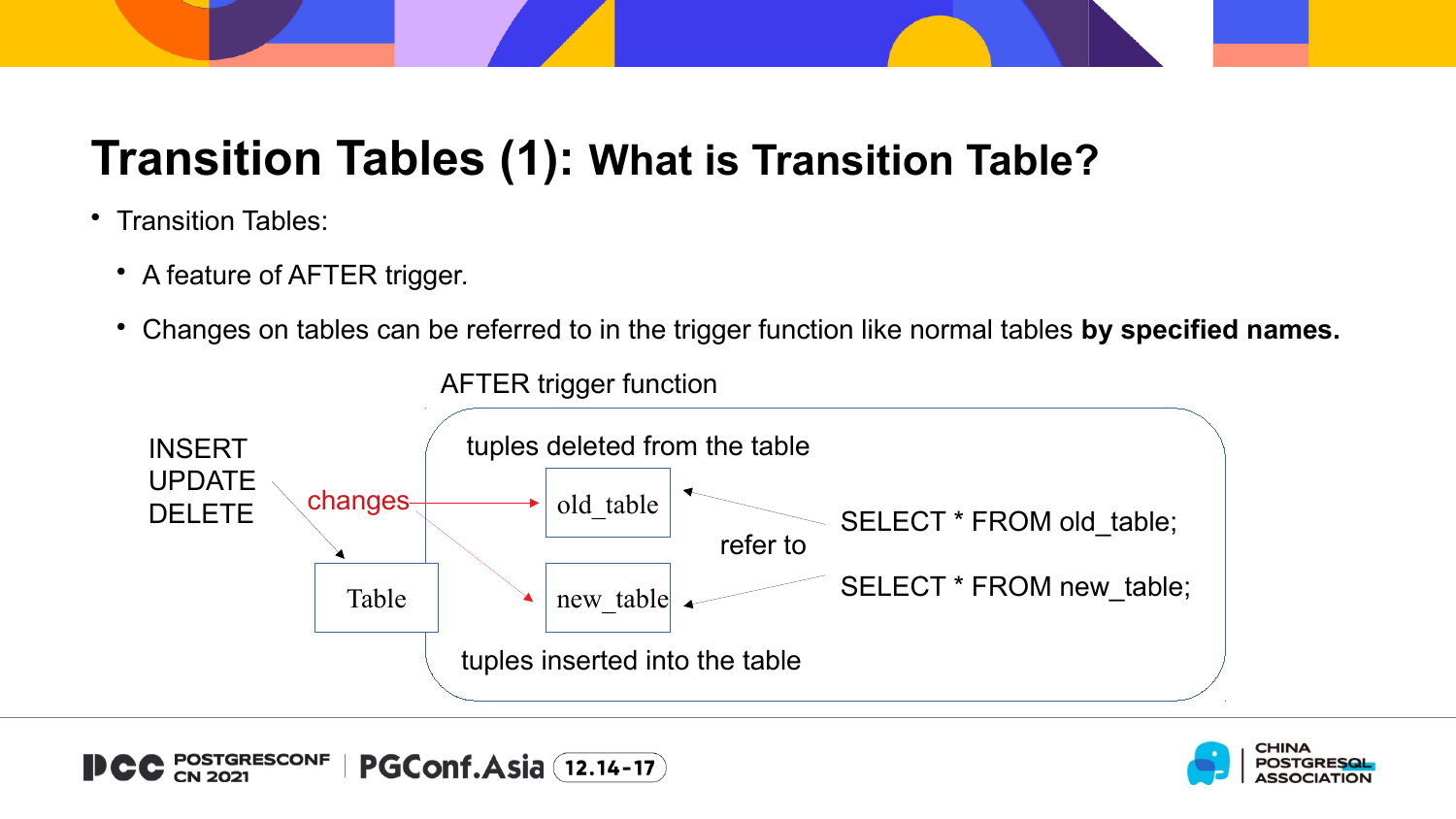#### **Transition Tables (2): How are the changes collected?**

During modifying a table, each old and/or new tuple is put into *tuplestores*.



- Tuplestore
	- Temporary storage of tuples (in memory or disk)
	- Used also for holdable cursor, CTE, set-returning functions, etc.



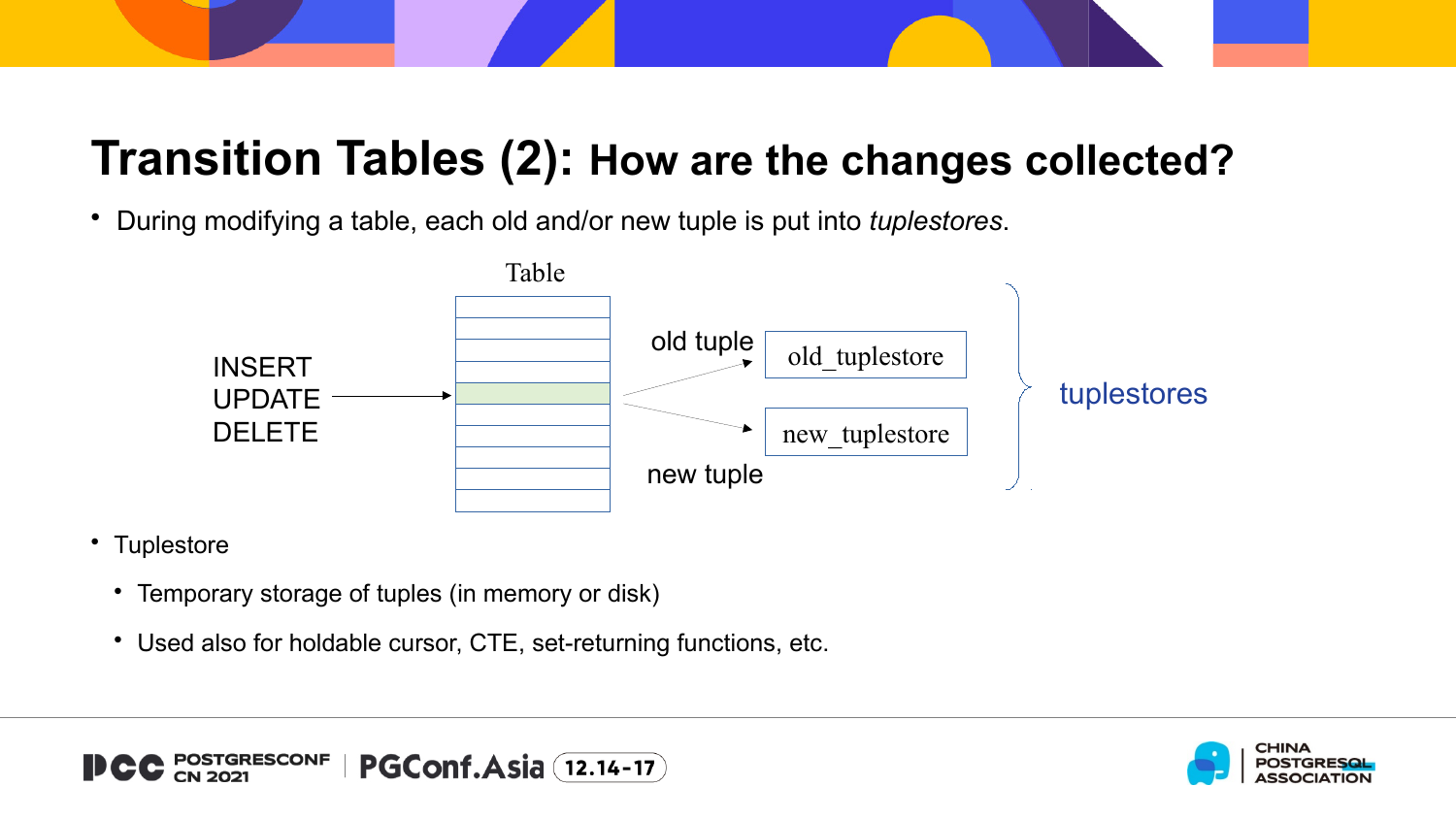#### **Transition Tables (3): How to access to Transition Tables?**

- A transition table is accessed as an *Ephemeral Named Relation (ENR)*
	- Tuples are stored in a tuplestore instead of database.
	- Referenced by the names instead of OID
		- Not exist in the catalogs INSERT UPDATE DELETE old tuplestore new\_tuplestore Table old tuple new tuple name: old\_table name: new\_table Ephemeral Named Relations SELECT \* FROM old table; by name SELECT \* FROM new\_table; reference

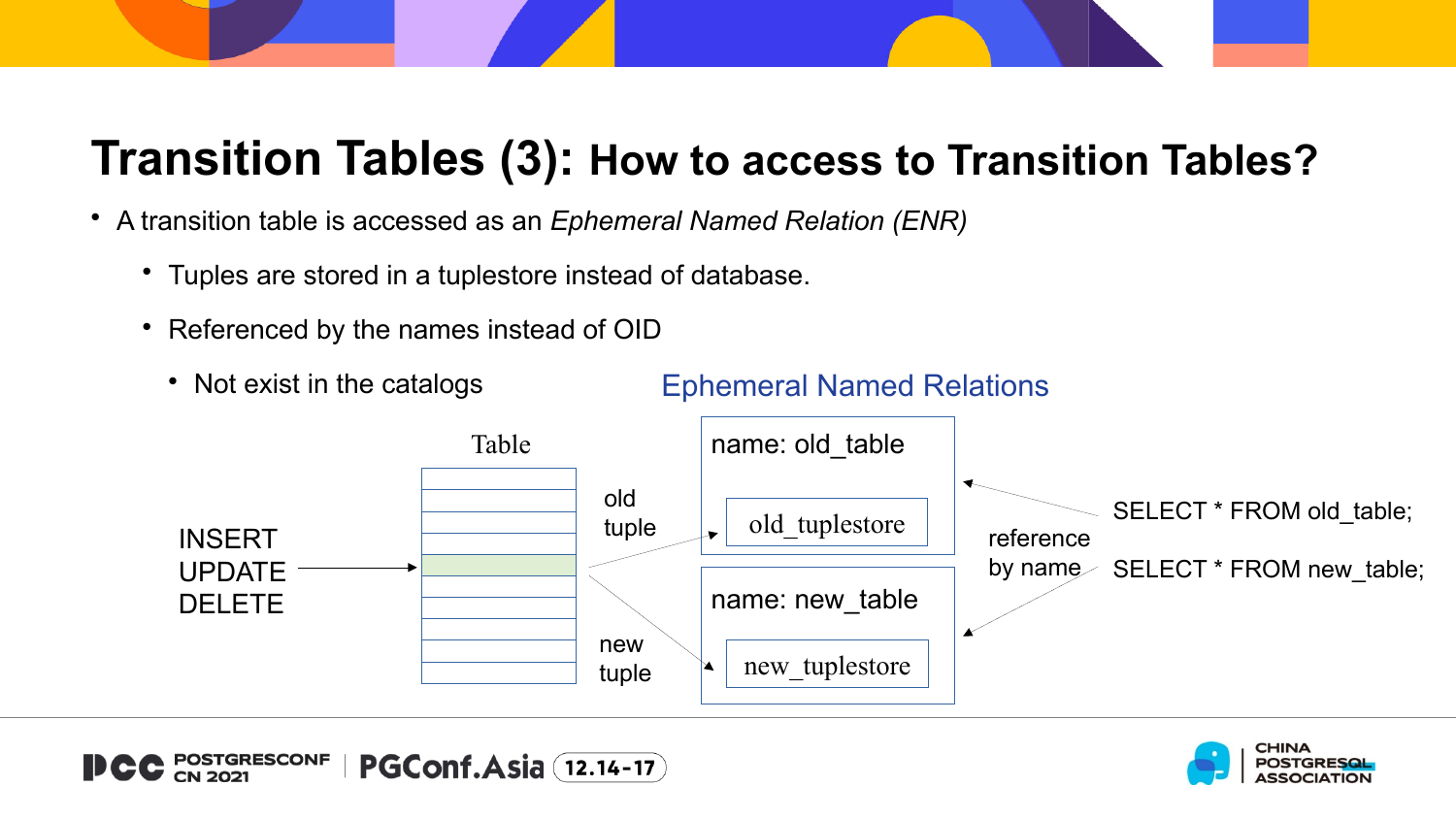# **Calculating Changes on View**

- Execute the view definition query with some rewrite:
	- Replacing the modified table with the transition table.





The results are stored into a tuplestores.



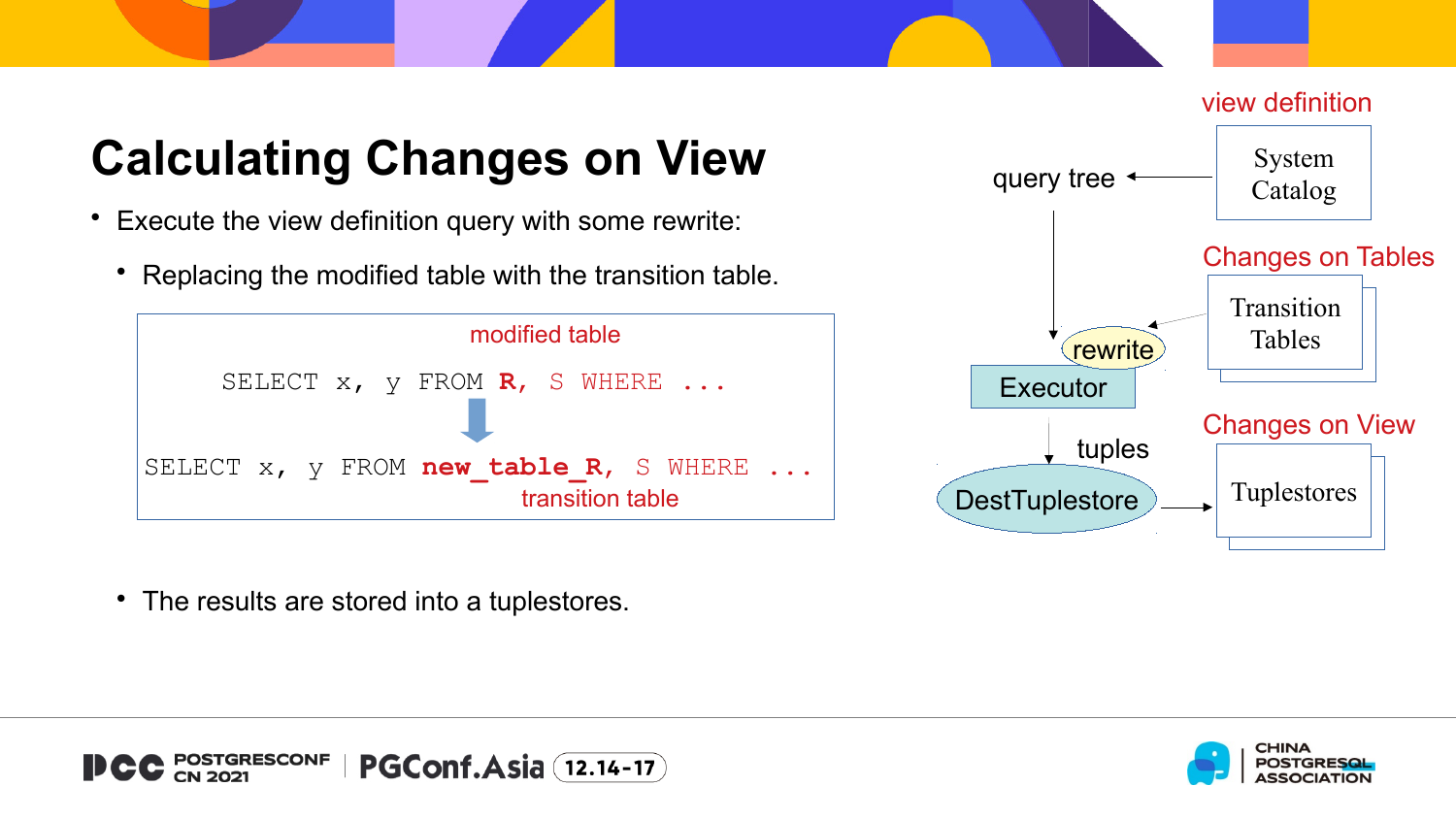# **Applying the Change to View**

- Create Ephemeral Named Relations (ENRs) from tuplestores that contains changes on the view.
- Apply these tuples in ENRs into the view.
	- Executing SQL by using SPI.
		- Use DELETE to remove tuples from the view.
		- Use INSERT to insert tuples into the view.
		- Use UPDATE to update aggregated values in the view.







view definition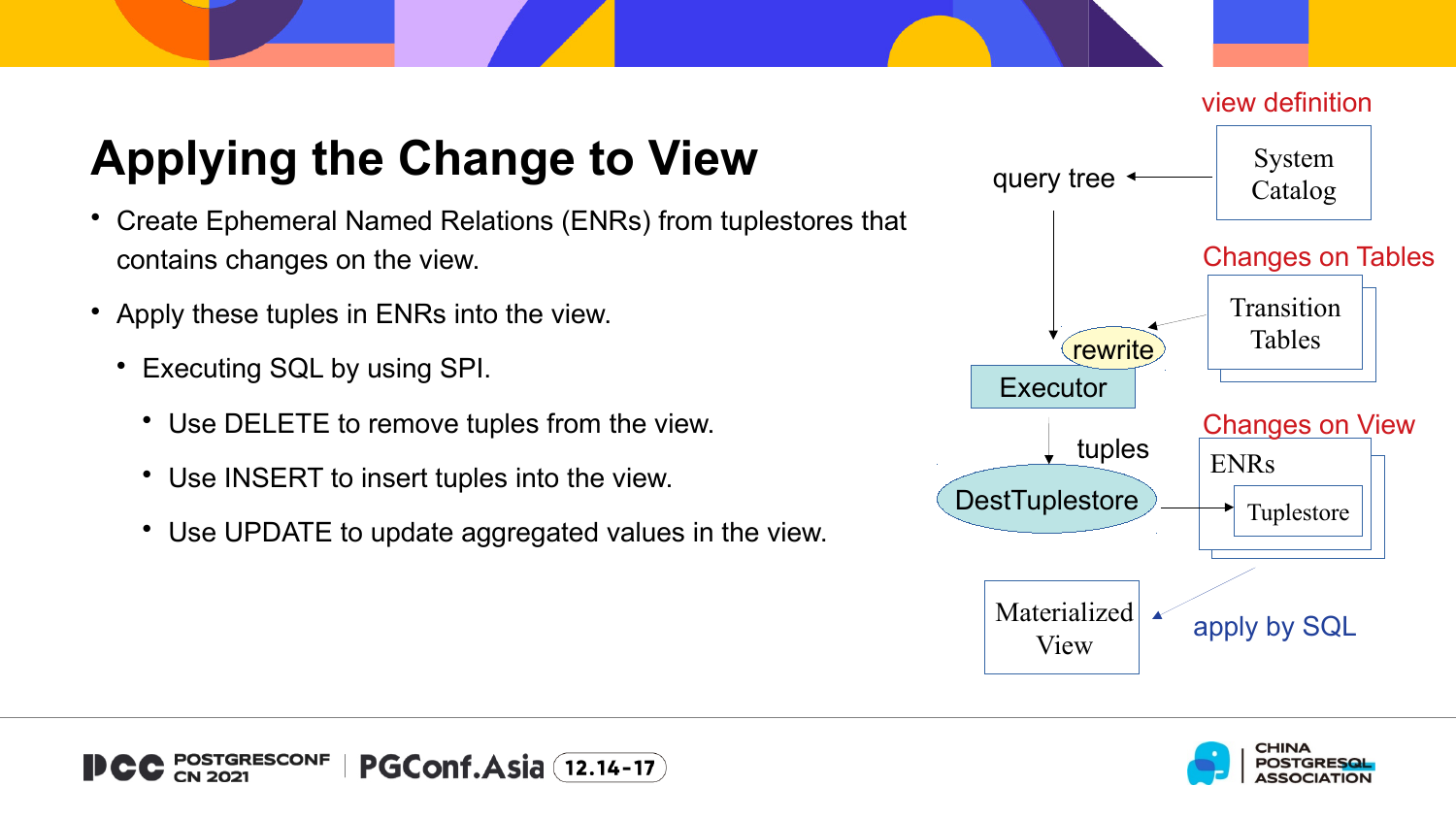#### **Recap: Incremental View Maintenance Implementation**

- CREATE INCREMENTAL MATERIALIZED VIEW
	- The parser and the function for this command are changed.
- Transition Tables is used to extract the table changes
	- Tuples are stored in tuplestore and accessed as an Ephemeral Named Relation (ENR).
- Tuplestore and ENR are also used for calculating and applying the view changes.
- The view changes are applied by using SQL via SPI.



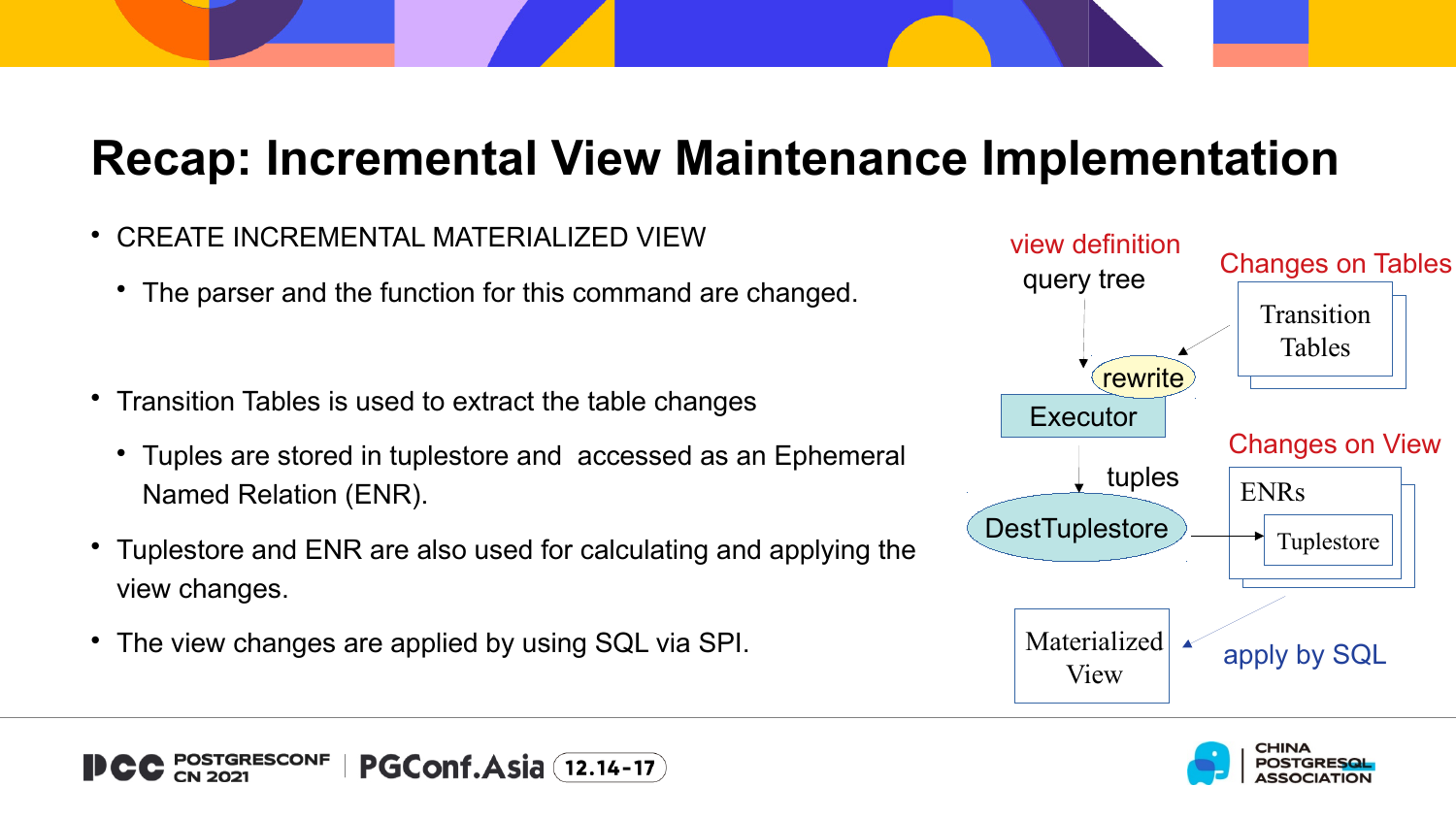# **Summary**

- Overview of query processing and utility commands
	- The destination of results tuples are managed by DestReceiver
	- SPI can be used to run SQL queries.
- Materialized View uses these infrastructure.
- Incremental View Maintenance Implementation uses also:
	- AFTER trigger and transition tables
	- tuplestore and Ephemeral Named Relation